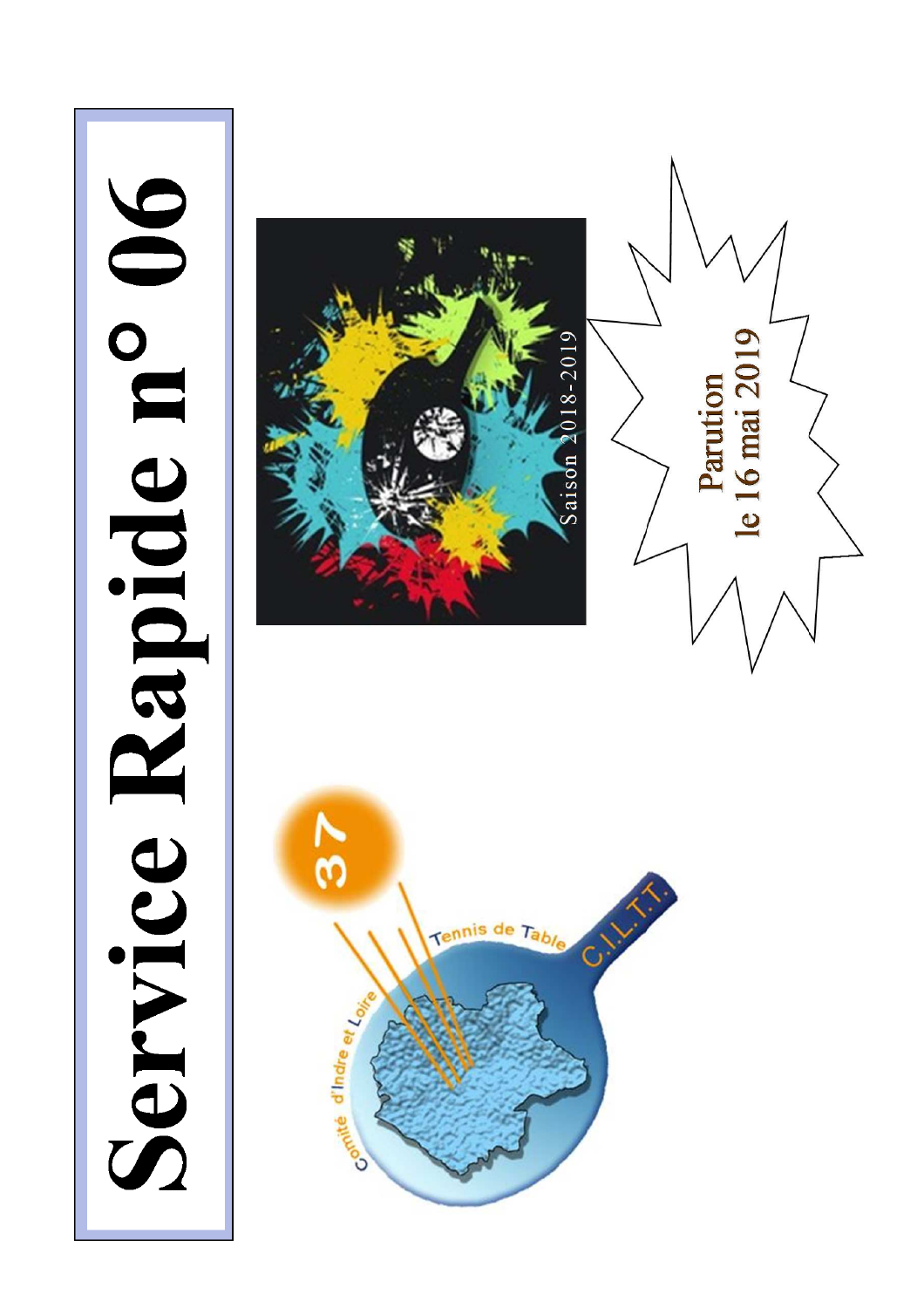# **PRE-REGIONALE**

### **6ème journée (2ème phase)**

| - BEAUJARDIN BCT 1         |
|----------------------------|
| - U.S.E. AVOINE-BEAUMONT 1 |
| - RS ST CYR/LOIRE 2        |
| - TT CORMERY-TRUYES 2      |
|                            |
| - C.P. VEIGNE 1            |
| - TT JOUE LES TOURS 5      |
|                            |

| TT JOUE LES TOURS 5       | - BEAUJARDIN BCT 1         | 11 |    | Rg | Equipe                          | PT I            | IJ  |     | N        | D  |                |
|---------------------------|----------------------------|----|----|----|---------------------------------|-----------------|-----|-----|----------|----|----------------|
| C.P. VEIGNE 1             | - U.S.E. AVOINE-BEAUMONT 1 |    |    |    | CORMERY-TRUYES 2                | 19              | 7 I | - 5 |          |    | $\overline{0}$ |
| A.S. FONDETTES 5          | - RS ST CYR/LOIRE 2        | 13 |    |    | A.S. FONDETTES 5                | 18              |     | -5  |          |    | I 0            |
| AS VERETZ TT 2            | - TT CORMERY-TRUYES 2      | 4  | 10 |    | AS VERETZ TT 2                  | 17              | п   | 4   |          |    | l 0            |
| 7ème journée (2ème phase) |                            |    |    |    | <b>TT JOUE LES TOURS 5</b>      | 15              |     | 3   |          |    | I 0            |
| <b>BEAUJARDIN BCT 1</b>   | - C.P. VEIGNE 1            | 9  | 5  | 5  | <b>U.S.E. AVOINE-BEAUMONT 1</b> | 13 <sub>1</sub> |     |     |          |    | $\overline{0}$ |
| RS ST CYR/LOIRE 2         | - TT JOUE LES TOURS 5      | 5  | 9  | 6  | BEAUJARDIN BCT 1                | 13 <sup>1</sup> |     | -3  | $\Omega$ |    | l 0            |
| TT CORMERY-TRUYES 2       | - A.S. FONDETTES 5         | 8  | 6  |    | <b>RS ST CYR/LOIRE 2</b>        |                 |     |     |          | -6 | $\overline{0}$ |
| U.S.E. AVOINE-BEAUMONT 1  | - AS VERETZ TT 2           | 6  |    | 8  | <b>C.P. VEIGNE 1</b>            | 8               |     |     |          |    | $\overline{0}$ |



# **DEPARTEMENTALE 1**

|                            |                       |    | <b>POULE A</b> |    |                             |                 |                |                |             |   |                |                |
|----------------------------|-----------------------|----|----------------|----|-----------------------------|-----------------|----------------|----------------|-------------|---|----------------|----------------|
| 6ème journée (2ème phase)  |                       |    |                |    |                             |                 |                |                |             |   |                |                |
| AS VERETZ TT 3             | - A.S. FONDETTES 6    | 14 | 4              | Rg | Equipe                      | PT I            | J              | $\mathsf{v}$   | N           | D | P I            | F              |
| <b>CS MEMBROLLAIS TT 1</b> | - US RENAUDINE TT 3   | 10 | 8              |    | <b>RS ST CYR/LOIRE 3</b>    | 17 <sup>1</sup> | 7 <sup>1</sup> | 5              | $\mathbf 0$ | 2 | $\overline{0}$ | $\mathbf 0$    |
| U.S. GENILLE TT 2          | $-R.C. BALLAN 2$      | 15 | 3              |    | <b>U.S. GENILLE TT 2</b>    | 16 <sup>1</sup> | $\overline{7}$ | 4              |             | 2 | $\overline{0}$ | $\mathbf 0$    |
| <b>RS ST CYR/LOIRE 3</b>   | - TT PARCAY MESLAY 2  | 13 | 5              | 3  | R.C. BALLAN 2               | 15 <sup>1</sup> |                | 4              | 0           | 3 | $\overline{0}$ | $\mathbf 0$    |
| 7ème journée (2ème phase)  |                       |    |                | 4  | AS VERETZ TT 3              | 14              |                | 3              |             | 3 |                | $01$ 0         |
| US RENAUDINE TT 3          | - AS VERETZ TT 3      | 13 | 5              | 5  | US RENAUDINE TT 3           | 13              |                | $\mathbf{3}$   | $\Omega$    | 4 |                | $0 \mid 0$     |
| A.S. FONDETTES 6           | - U.S. GENILLE TT 2   | 10 | 8              | 6  | <b>ICS MEMBROLLAIS TT 1</b> | 13 <sub>1</sub> | $\overline{7}$ | 3              | $\mathbf 0$ | 4 | $\overline{0}$ | $\overline{0}$ |
| R.C. BALLAN 2              | - RS ST CYR/LOIRE 3   | 10 | 8              |    | A.S. FONDETTES 6            | 13 <sup>1</sup> | $\overline{7}$ | 3              | $\mathbf 0$ | 4 | $\overline{0}$ | $\mathbf 0$    |
| TT PARCAY MESLAY 2         | - CS MEMBROLLAIS TT 1 | 8  | 10             | 8  | <b>TT PARCAY MESLAY 2</b>   | 11 <sup>1</sup> |                | $\overline{2}$ |             | 5 |                | $0$   0        |
|                            |                       |    |                |    |                             |                 |                |                |             |   |                |                |

# **POULE B**

### **6ème journée (2ème phase)** ES OESIENNE TT 2 - ES LA VILLE-AUX-DAMES TT 3 11 TT CHINONAIS 2 - LANGEAIS-CINQ MARS 2 5 4S TOURS T.T. 12 **10 2 10 2 10 2 A.S.T.T. EST TOURS 1 2 A.S.T.T.T. EST TOURS 1 8** A.S.T.T. ESVRES 1 - T.T. BENAISIEN 1 3 3 3 15 7ème journée (2ème phase) LANGEAIS-CINQ MARS 2 - ES OESIENNE TT 2 13 ES LA VILLE-AUX-DAMES TT 3 4S TOURS T.T. 12 14 TT JOUE LES TOURS 6 - A.S.T.T. ESVRES 1 5 T.T. BENAISIEN 1 - TT CHINONAIS 2 13

|                | Rg | Equipe                     | PT |   | ν | N        | D | Р | F        |
|----------------|----|----------------------------|----|---|---|----------|---|---|----------|
| 13             | 1  | ES LA VILLE-AUX-DAMES TT 3 | 19 | 7 | 6 | $\Omega$ |   |   | $\Omega$ |
| 10             | 2  | A.S.T.T. ESVRES 1          | 19 | 7 | 6 | $\Omega$ |   |   | $\Omega$ |
| 3              | 3  | ES OESIENNE TT 2           | 15 | 7 | 4 | $\Omega$ | 3 |   | $\Omega$ |
|                | 4  | T.T. BENAISIEN 1           | 15 | 7 | 4 | $\Omega$ | 3 |   | $\Omega$ |
| 5              | 5  | LANGEAIS-CINQ MARS 2       | 13 | 7 | 3 | $\Omega$ | 4 |   | $\Omega$ |
| $\overline{4}$ | 6  | 4S TOURS T.T. 12           | 11 | 7 | 2 | $\Omega$ | 5 | 0 | $\Omega$ |
| 13             |    | TT CHINONAIS 2             | 10 | 7 | 1 |          | 5 |   | $\Omega$ |
| 5              | 8  | TT JOUE LES TOURS 6        | 10 | 7 |   |          | 5 |   |          |
|                |    |                            |    |   |   |          |   |   |          |

### **Le titre RS ST/CYR 3 contre ES VILLE AUX DAMES 3 aura lieu le Dimanche 16 Juin à la salle de la 4ST**



# **DEPARTEMENTALE 2 POULE A**

# **6ème journée (2ème phase)** 4S TOURS T.T. 13 **12 General Section Contract Contract Contract PT J V N D P F** F LARCAY T.T. 1  $CCE.S. TOURS 1$  7 11 | 1 | C.E.S. TOURS 1 | 19 | 7 | 6 | 0 | 1 | 0 | 0 A.S. FONDETTES 7  $-$  US LA RICHE TT 1  $-$  7 11  $2$  US LA RICHE TT 1  $19$  7 6 0 1 0 0 0 ES RIDELLOIS TT 1  $\begin{array}{ccc} . & . & . \\ . & . & \end{array}$  US RENAUDINE TT 5 15 3 3 ES RIDELLOIS TT 1  $\begin{array}{ccc} 17 & 7 & 5 & 0 & 2 & 0 & 0 \\ . & . & . & . & . \end{array}$ **7ème journée (2ème phase)** 4 A.S. FONDETTES 7 13 13 7 3 0 4 0 0 0 C.E.S. TOURS 1 - 4S TOURS T.T. 13 15 3 5 LARCAY T.T. 1 13 7 3 0 4 0 0 U.S. GENILLE TT 3 - A.S. FONDETTES 7 6 12 6 4S TOURS T.T. 13 13 7 3 0 4 0 0 US LA RICHE TT 1  $-$  ES RIDELLOIS TT 1  $-$  12 6 7 US RENAUDINE TT 5  $-$  11  $\frac{1}{7}$  2 0 5 0 0 0 US RENAUDINE TT 5 - LARCAY T.T. 1 5 13 8 U.S. GENILLE TT 3 7 7 7 0 0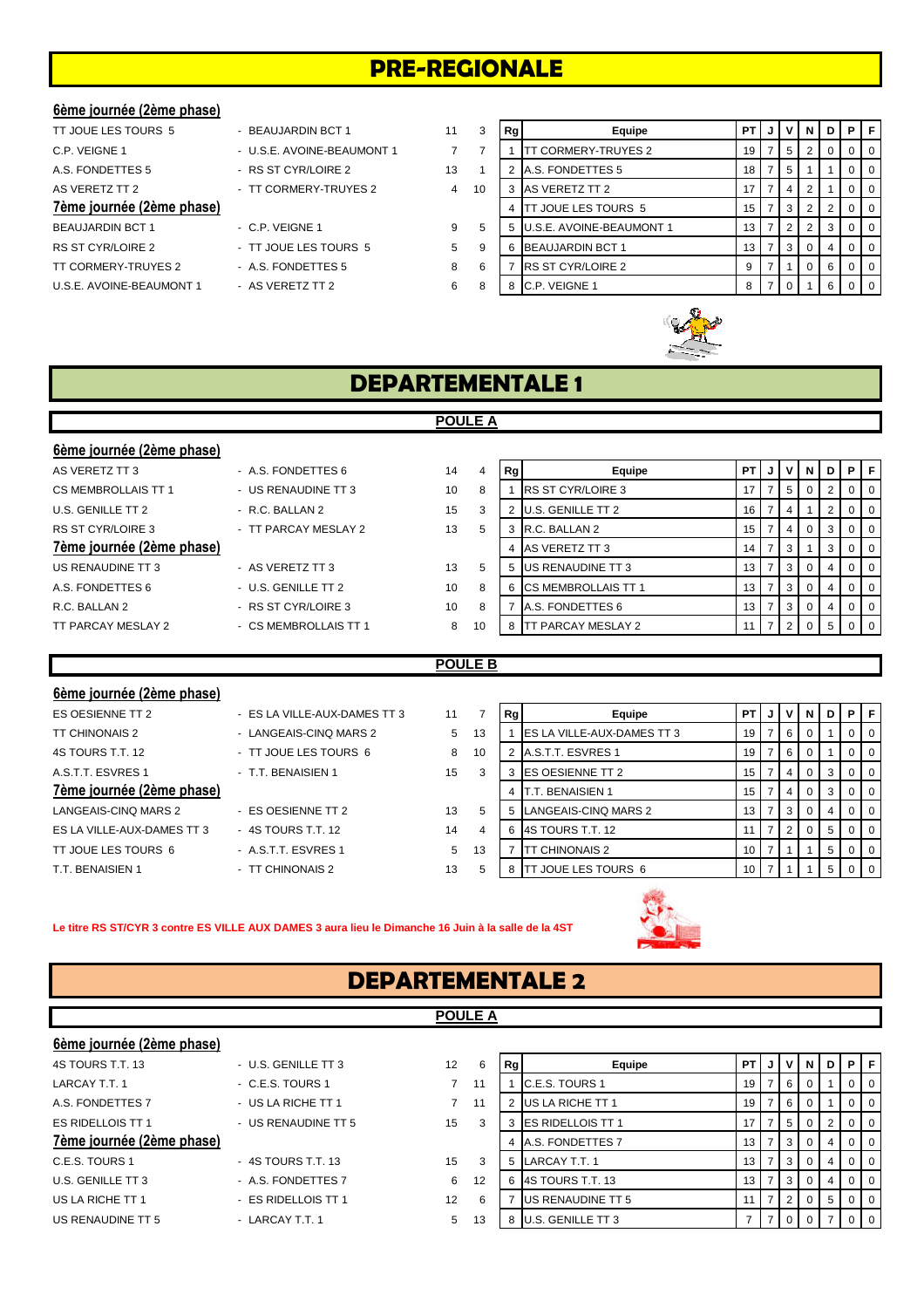| 6ème journée (2ème phase) |                       |                |    |    |                            |                 |                |                |          |   |    |                                                     |
|---------------------------|-----------------------|----------------|----|----|----------------------------|-----------------|----------------|----------------|----------|---|----|-----------------------------------------------------|
| ES OESIENNE TT 3          | - A.S. FONDETTES 8    | 8              | 10 | Rq | Equipe                     | <b>PT</b>       | J              |                | VINI     | D | PF |                                                     |
| A.C. AMBOISE 1            | - US RENAUDINE TT 4   | 11             |    |    | <b>P.L. PAUL BERT 1</b>    | 21              |                |                | 0        | 0 |    | 0 <sub>0</sub>                                      |
| <b>TT CASTELVALERIE 1</b> | - TT JOUE LES TOURS 7 | $\overline{7}$ | 11 |    | A.C. AMBOISE 1             | 19 <sup>1</sup> |                | - 6            | 0        |   | 0  | $\overline{\phantom{0}}$ 0 $\overline{\phantom{0}}$ |
| <b>BEAUJARDIN BCT 2</b>   | - P.L. PAUL BERT 1    | $\overline{2}$ | 16 | 3  | <b>IES OESIENNE TT 3</b>   | 13 I            |                | 3              |          |   |    | 0 <sub>0</sub>                                      |
| 7ème journée (2ème phase) |                       |                |    | 4  | <b>TT JOUE LES TOURS 7</b> | 13 <sup>1</sup> | $\overline{ }$ | -3             | $\Omega$ | 4 |    | 0 <sub>0</sub>                                      |
| US RENAUDINE TT 4         | - ES OESIENNE TT 3    | 6              | 12 | 5  | <b>IUS RENAUDINE TT 4</b>  | 13 I            |                | 2              | 2        | 3 | 0  | $\overline{1}$ 0                                    |
| A.S. FONDETTES 8          | - TT CASTELVALERIE 1  | 9              | 9  | 6  | A.S. FONDETTES 8           | 13 <sup>1</sup> |                | 2              | 2        | 3 |    | $01$ 0                                              |
| TT JOUE LES TOURS 7       | - BEAUJARDIN BCT 2    | 14             |    |    | <b>BEAUJARDIN BCT 2</b>    | 12 <sup>1</sup> | $\overline{ }$ | $\overline{2}$ |          | 4 |    | $0$   $0$                                           |
| P.L. PAUL BERT 1          | - A.C. AMBOISE 1      | 13             |    | 8  | <b>ITT CASTELVALERIE 1</b> | 8               |                |                |          | 6 |    | $\overline{1}$ 0                                    |

# **POULE C**

| 6ème journée (2ème phase) |                             |    |    |    |                               |           |                |     |      |   |                |   |
|---------------------------|-----------------------------|----|----|----|-------------------------------|-----------|----------------|-----|------|---|----------------|---|
| C.E.S. TOURS 2            | - STE MAURE TT 1            |    | 18 | Rg | Equipe                        | <b>PT</b> | JI             |     | VINI | D | PIF            |   |
| U.S. CHAMBRAY-LES-TOURS 2 | - LANGEAIS-CINO MARS 3      | 13 | 5  |    | <b>ST AVERTIN SPORTS TT 4</b> | 21        |                |     |      |   | 0 <sub>1</sub> |   |
| ES RIDELLOIS TT 2         | - ST AVERTIN SPORTS TT 4    |    | 11 |    | U.S. CHAMBRAY-LES-TOURS 2     | 15        |                | 4 I |      |   | 0 <sub>1</sub> |   |
| A.P. ABILLY 1             | - A.S.T.T. ESVRES 2         | 10 | 8  |    | LANGEAIS-CINQ MARS 3          | 15        |                | 4   |      |   | 0 <sub>1</sub> |   |
| 7ème journée (2ème phase) |                             |    |    |    | 4 A.P. ABILLY 1               | 15        |                | 4 I |      |   | $01$ 0         |   |
| LANGEAIS-CINQ MARS 3      | - C.E.S. TOURS 2            | 18 | F  |    | <b>STE MAURE TT 1</b>         | 14        | 7              | 3   |      |   | 0 <sub>1</sub> |   |
| STE MAURE TT 1            | - ES RIDELLOIS TT 2         | 17 |    |    | A.S.T.T. ESVRES 2             | 14        | 7 <sup>1</sup> | 3   |      |   | 0 <sub>1</sub> |   |
| ST AVERTIN SPORTS TT 4    | $-$ A.P. ABILLY 1           | 14 | 4  |    | <b>IES RIDELLOIS TT 2</b>     |           |                |     |      | 5 | 0 <sup>1</sup> |   |
| A.S.T.T. ESVRES 2         | - U.S. CHAMBRAY-LES-TOURS 2 | 4  | 14 |    | C.E.S. TOURS 2                | 3         |                |     |      |   |                | 4 |

**POULE D**

# **6ème journée (2ème phase)**

| <b>1S TOURS T.T. 14</b>      |  |
|------------------------------|--|
| C.S. MEMBROLLAIS TT 2        |  |
| <b><i>FT CHINONAIS 3</i></b> |  |
| <b>ANGEAIS-CINQ MARS 4</b>   |  |
| 7ème journée (2ème phase)    |  |
| <b>T.T BOUCHARDAIS 1</b>     |  |
| STE MAURE TT 2               |  |
|                              |  |
| J.S. VERNOU 1                |  |

| 6ème journée (2ème phase) |                             |                |
|---------------------------|-----------------------------|----------------|
| 4S TOURS T.T. 14          | - STE MAURE TT 2            | 5              |
| C.S. MEMBROLLAIS TT 2     | - T.T BOUCHARDAIS 1         | $\overline{7}$ |
| <b>TT CHINONAIS 3</b>     | - U.S. VERNOU 1             | 10             |
| LANGEAIS-CINQ MARS 4      | - U.S. CHAMBRAY-LES-TOURS 3 | 11             |
| 7ème journée (2ème phase) |                             |                |
| T.T BOUCHARDAIS 1         | - 4S TOURS T.T. 14          | 14             |
| STE MAURE TT 2            | - TT CHINONAIS 3            | 16             |
| U.S. VERNOU 1             | - LANGEAIS-CINQ MARS 4      | 6              |
| U.S. CHAMBRAY-LES-TOURS 3 | - C.S. MEMBROLLAIS TT 2     | 11             |

| $331119$ $3311199$ $331119$ $331199$ |                             |    |    |    |                              |      |    |    |          |   |           |                  |
|--------------------------------------|-----------------------------|----|----|----|------------------------------|------|----|----|----------|---|-----------|------------------|
| 4S TOURS T.T. 14                     | - STE MAURE TT 2            | 5  | 13 | Rg | Equipe                       | PT I | JI | v  | N.       | D | PF        |                  |
| C.S. MEMBROLLAIS TT 2                | - T.T BOUCHARDAIS 1         |    | 11 |    | <b>IT.T BOUCHARDAIS 1</b>    | 21   |    |    | 0        |   | $0$   $0$ |                  |
| TT CHINONAIS 3                       | - U.S. VERNOU 1             | 10 | 8  |    | <b>STE MAURE TT 2</b>        | 19   |    | -6 |          |   |           | $\overline{1}$ 0 |
| LANGEAIS-CINQ MARS 4                 | - U.S. CHAMBRAY-LES-TOURS 3 | 11 |    |    | 4S TOURS T.T. 14             |      |    | 5  |          |   |           | $\overline{1}$ 0 |
| 7ème journée (2ème phase)            |                             |    |    |    | LANGEAIS-CINQ MARS 4         | 13 I |    |    |          |   |           | $\overline{1}$ 0 |
| T.T BOUCHARDAIS 1                    | - 4S TOURS T.T. 14          | 14 | 4  | 5. | <b>ITT CHINONAIS 3</b>       | 13 I |    | -3 | $\Omega$ |   |           | $\overline{1}$ 0 |
| STE MAURE TT 2                       | - TT CHINONAIS 3            | 16 | 2  |    | <b>C.S. MEMBROLLAIS TT 2</b> |      |    |    | 0        | 5 | 0         | $\overline{1}$ 0 |
| U.S. VERNOU 1                        | - LANGEAIS-CINQ MARS 4      | 6  | 12 |    | U.S. CHAMBRAY-LES-TOURS 3    |      |    |    |          | 5 |           | $\overline{1}$ 0 |
| U.S. CHAMBRAY-LES-TOURS 3            | - C.S. MEMBROLLAIS TT 2     | 11 |    |    | 8 U.S. VERNOU 1              |      |    |    |          |   |           | $\overline{1}$ 0 |



# **DEPARTEMENTALE 3**

# **POULE A**

| 6ème journée (2ème phase) |  |
|---------------------------|--|
| <b>PPC MARTINOIS 1</b>    |  |
| A C. AMBOISE 3            |  |
| RS ST CYR/LOIRE 4         |  |
| US RENAUDINE TT 7         |  |
| 7ème journée (2ème phase) |  |
| FS LA VILLE-ALIX-DAMES TT |  |

| <b>PPC MARTINOIS 1</b>     | - ST AVERTIN SPORTS TT 5     | 8  |
|----------------------------|------------------------------|----|
| A.C. AMBOISE 3             | - ES LA VILLE-AUX-DAMES TT 4 | 11 |
| <b>RS ST CYR/LOIRE 4</b>   | - R.C. BALLAN 3              | 14 |
| US RENAUDINE TT 7          | - ATT AZAY/CHER 2            | 16 |
| 7ème journée (2ème phase)  |                              |    |
| ES LA VILLE-AUX-DAMES TT 4 | - PPC MARTINOIS 1            | 8  |
| ST AVERTIN SPORTS TT 5     | - RS ST CYR/LOIRE 4          | 5  |
| R.C. BALLAN 3              | - US RENAUDINE TT 7          | 7  |
| ATT AZAY/CHER 2            | - A.C. AMBOISE 3             | 8  |

| PPC MARTINOIS 1            | - ST AVERTIN SPORTS TT 5     | 8  | 10             | Rg | Equipe                            | <b>PT</b>       | J | v | N        | D | <b>PIF</b> |                |
|----------------------------|------------------------------|----|----------------|----|-----------------------------------|-----------------|---|---|----------|---|------------|----------------|
| A.C. AMBOISE 3             | - ES LA VILLE-AUX-DAMES TT 4 | 11 |                |    | <b>IRS ST CYR/LOIRE 4</b>         | 21              |   |   |          | 0 | $0$   0    |                |
| RS ST CYR/LOIRE 4          | - R.C. BALLAN 3              | 14 |                |    | US RENAUDINE TT 7                 | 19 <sup>1</sup> |   | 6 |          |   |            | $\overline{0}$ |
| US RENAUDINE TT 7          | - ATT AZAY/CHER 2            | 16 | $\overline{2}$ | 3  | R.C. BALLAN 3                     | 16 I            |   | 4 |          |   | $01$ 0     |                |
| 7ème journée (2ème phase)  |                              |    |                |    | <b>ST AVERTIN SPORTS TT 5</b>     | 15 <sup>1</sup> |   | 4 | $\Omega$ | 3 | $01$ 0     |                |
| ES LA VILLE-AUX-DAMES TT 4 | - PPC MARTINOIS 1            | 8  | 10             |    | 5 A.C. AMBOISE 3                  | 13 <sup>1</sup> |   | 3 |          |   | $01$ 0     |                |
| ST AVERTIN SPORTS TT 5     | - RS ST CYR/LOIRE 4          | 5  | 13             | 6  | <b>IPPC MARTINOIS 1</b>           |                 |   |   |          | 5 | $01$ 0     |                |
| R.C. BALLAN 3              | - US RENAUDINE TT 7          |    | 11             |    | <b>ES LA VILLE-AUX-DAMES TT 4</b> | 9               |   |   |          | 6 | $01$ 0     |                |
| ATT AZAY/CHER 2            | - A.C. AMBOISE 3             | 8  | 10             | 8  | ATT AZAY/CHER 2                   | 8 I             |   |   |          | 6 | $01$ 0     |                |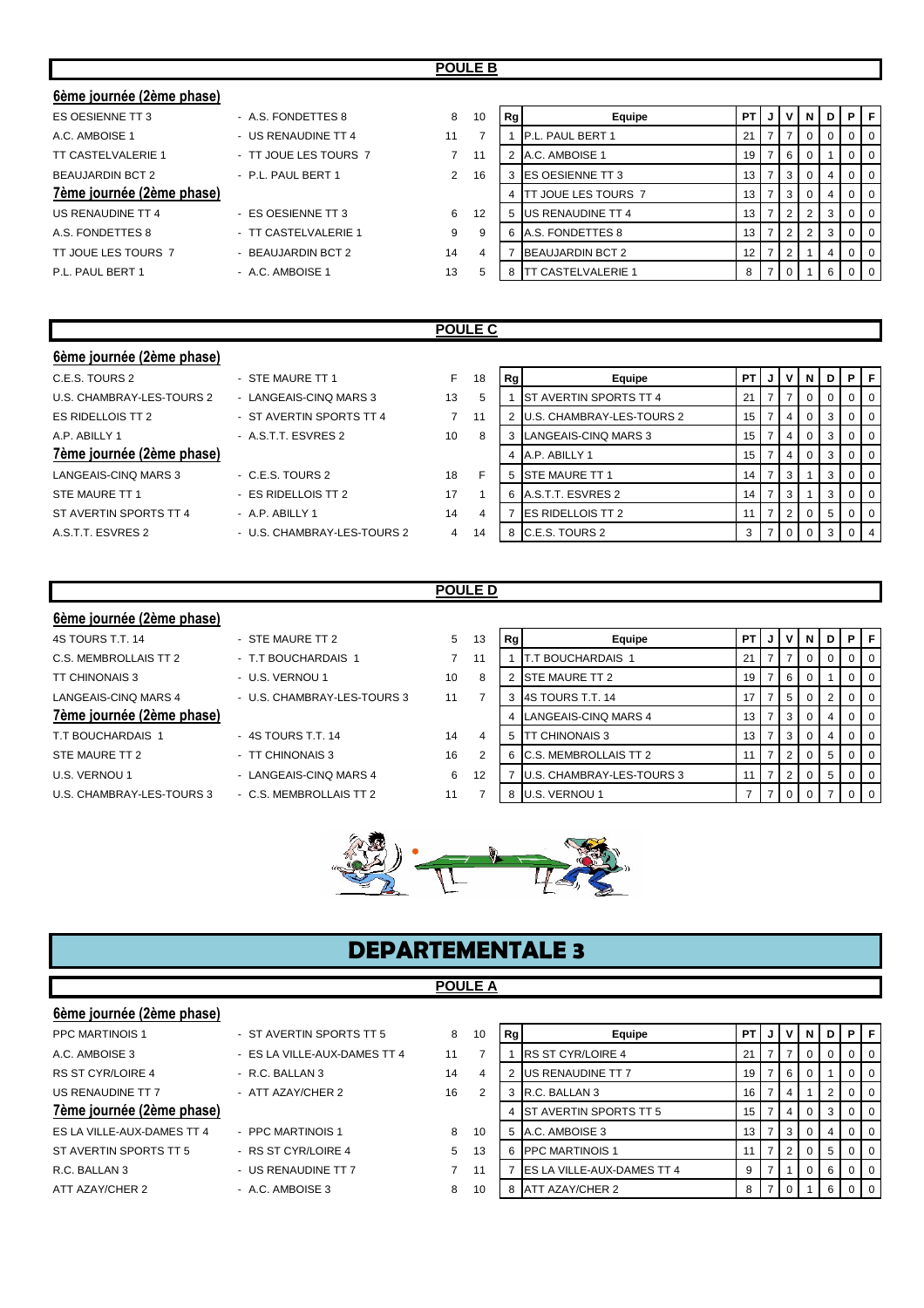# **POULE B**

| 6ème journée (2ème phase) |                          |    |    |    |                           |                 |                |                |          |   |   |                |
|---------------------------|--------------------------|----|----|----|---------------------------|-----------------|----------------|----------------|----------|---|---|----------------|
| T.T. BOUCHARDAIS 2        | - RS ST CYR/LOIRE 6      | 13 | 5  | Rg | Equipe                    | PT I            | J              | $\mathsf{v}$   | N        | D | P | l F            |
| ES AMBILLOU 1             | - T.T. BENAISIEN 3       |    | 11 |    | LANGEAIS-CINQ MARS 5      | 21              |                |                | 0        | 0 |   | $01$ 0         |
| <b>TT SEMBLANCEEN 1</b>   | - US LA RICHE TT 2       | 5  | 13 |    | US LA RICHE TT 2          | 18 <sub>1</sub> |                | 5              |          |   |   | $\overline{0}$ |
| LANGEAIS-CINO MARS 5      | - A.T.T. AZAY-SUR-CHER 1 | 10 | 8  | З  | A.T.T. AZAY-SUR-CHER 1    | 16              |                | 4              |          | 2 |   | $0$   0        |
| 7ème journée (2ème phase) |                          |    |    | 4  | 「SEMBLANCEEN 1            | 15 <sub>1</sub> |                | 4              | $\Omega$ | 3 |   | $01$ 0         |
| <b>T.T. BENAISIEN 3</b>   | - T.T. BOUCHARDAIS 2     | 12 | 6  | 5  | <b>IES AMBILLOU 1</b>     |                 |                |                | 0        | 5 |   | $01$ 0         |
| RS ST CYR/LOIRE 6         | - TT SEMBLANCEEN 1       |    | 17 | 6  | <b>RS ST CYR/LOIRE 6</b>  |                 |                | l 2 l          | 0        | 5 |   | 0 <sup>1</sup> |
| US LA RICHE TT 2          | - LANGEAIS-CINQ MARS 5   | 8  | 10 |    | <b>BENAISIEN 3</b><br>T.T | 11              | $\overline{7}$ | $\overline{2}$ | 0        | 5 |   | $01$ 0         |
| A.T.T. AZAY-SUR-CHER 1    | - ES AMBILLOU 1          |    |    | 8  | . BOUCHARDAIS 2           | 9               |                |                |          |   |   | $\overline{0}$ |
|                           |                          |    |    |    |                           |                 |                |                |          |   |   |                |

### **POULE C**

# **6ème journée (2ème phase)** ES LA VILLE-AUX-DAMES TT 6 - T.T. METTRAY 1 15 3 **Rg PT B ACCIDE PT A CONTRACT ACCIDENT A Equipe PT | J | V | N | D | P** | F A.C. AMBOISE 2 - A.S MONTLOUIS/LOIRE 1 7 11 1 A.C. AMBOISE 2 19 7 6 0 1 0 0 TT BLERE V.C. 3 - U.S. VERNOU 2 13 5 2 TT PARCAY MESLAY 3 18 7 5 1 1 0 0 0 TT PARCAY MESLAY 3 - ES OESIENNE TT 4 9 9 3 ES OESIENNE TT 4 18 7 5 1 1 0 0 **7ème journée (2ème phase)** 4 GS LA VILLE-AUX-DAMES TT 6 13 7 3 0 4 0 0 A.S MONTLOUIS/LOIRE 1 - ES LA VILLE-AUX-DAMES TT 6 10 8 5 TT BLERE V.C. 3  $13$  7 3 0 4 0 0 0 T.T. METTRAY 1 - TT BLERE V.C. 3 5 13 6 A.S. MONTLOUIS/LOIRE 1 4 3 7 3 0 4 0 0 U.S. VERNOU 2 - TT PARCAY MESLAY 3 6 12 7 U.S. VERNOU 2 11 7 2 0 5 0 0 ES OESIENNE TT 4 - A.C. AMBOISE 2 5 13 8 T.T. METTRAY 1  $\begin{bmatrix} 7 & 7 & 0 & 0 & 7 & 0 & 0 \end{bmatrix}$

### **6ème journée (2ème phase)**

| <b>ASTT SORIGNY 1</b>       |
|-----------------------------|
| <b>I ARCAY T T 2</b>        |
| STE CATHERINE DE FIERBOIS 1 |
| A S T T FSVRFS 3            |
| 7ème journée (2ème phase)   |
| TT MONTS ARTANNES 5         |
| A SILIYNESTT3               |
|                             |
| U.S. CHAMBRAY-LES-TOURS 4   |

**6ème journée (2ème phase)**

| A.S. LUYNES T.T.3           |
|-----------------------------|
| TT MONTS ARTANNES 5         |
| U.S. CHAMBRAY-LES-TOURS 4   |
| $-4S$ TOURS T.T. 16         |
|                             |
| ASTT SORIGNY 1              |
| STE CATHERINE DE FIERBOIS 1 |
| A.S.T.T. ESVRES 3           |
| LARCAY T.T. 2               |

| ASTT SORIGNY 1              | - A.S. LUYNES T.T 3           | 18             | F  | Rg | Equipe                         | PT. | V <sub>1</sub> | N. |   | PIF |                  |
|-----------------------------|-------------------------------|----------------|----|----|--------------------------------|-----|----------------|----|---|-----|------------------|
| LARCAY T.T. 2               | - TT MONTS ARTANNES 5         | $\overline{4}$ | 14 |    | <b>TT MONTS ARTANNES 5</b>     | 19  | -6             |    |   |     | $\overline{1}0$  |
| STE CATHERINE DE FIERBOIS 1 | - U.S. CHAMBRAY-LES-TOURS 4   | 12             | 6  |    | <b>ASTT SORIGNY 1</b>          |     | 5              |    |   |     | $\overline{0}$   |
| A.S.T.T. ESVRES 3           | - 4S TOURS T.T. 16            | 15             | 3  |    | TT STE CATHERINE DE FIERBOIS 1 | 15  |                |    |   |     | $\overline{1}0$  |
| 7ème journée (2ème phase)   |                               |                |    |    | 4 A.S. LUYNES T.T 3            | 14  |                |    |   |     |                  |
| TT MONTS ARTANNES 5         | - ASTT SORIGNY 1              | 10             | 8  |    | 5 LARCAY T.T. 2                | 12  |                |    |   |     | $\overline{0}$   |
| A.S. LUYNES T.T 3           | - STE CATHERINE DE FIERBOIS 1 | 9              | 9  |    | 6 A.S.T.T. ESVRES 3            |     |                |    | 5 |     | $\overline{1}$ 0 |
| U.S. CHAMBRAY-LES-TOURS 4   | - A.S.T.T. ESVRES 3           | 5              | 13 |    | U.S. CHAMBRAY-LES-TOURS 4      |     |                |    | 3 |     |                  |
| 4S TOURS T.T. 16            | - LARCAY T.T. 2               | 10             | 8  | 8  | 4S TOURS T.T. 16               | 10  |                |    |   |     |                  |
|                             |                               |                |    |    |                                |     |                |    |   |     |                  |

# **POULE E**

| P.L. PAUL BERT 2              | - RS ST CYR/LOIRE 5      | 9               |
|-------------------------------|--------------------------|-----------------|
| J.S. VERNOU 3                 | - US RENAUDINE TT 6      | 14              |
| ES RIDELLOIS TT 3             | - LARCAY T.T. 3          | 13              |
| <b>ASTT CHEMILLE S/DEME 1</b> | - TT PARCAY MESLAY 4     | 6               |
| 7ème journée (2ème phase)     |                          |                 |
| JS RENAUDINE TT 6             | - P.L. PAUL BERT 2       | 10              |
| <b>RS ST CYR/LOIRE 5</b>      | - ES RIDELLOIS TT 3      | 10 <sup>1</sup> |
| ARCAY T.T. 3                  | - ASTT CHEMILLE S/DEME 1 | 5               |
| <b>TT PARCAY MESLAY 4</b>     | - U.S. VERNOU 3          | 6               |
|                               |                          |                 |

| P.L. PAUL BERT 2          | - RS ST CYR/LOIRE 5      | 9  | 9  | Rg | Equipe                      | PT I            | J | $\mathsf{v}$ | N | D | PF             |  |
|---------------------------|--------------------------|----|----|----|-----------------------------|-----------------|---|--------------|---|---|----------------|--|
| U.S. VERNOU 3             | - US RENAUDINE TT 6      | 14 | 4  |    | U.S. VERNOU 3               | 21              |   |              |   |   | $01$ 0         |  |
| ES RIDELLOIS TT 3         | - LARCAY T.T. 3          | 13 | 5  |    | <b>ITT PARCAY MESLAY 4</b>  | 19 <sub>1</sub> |   | -6           |   |   | 0 <sub>0</sub> |  |
| ASTT CHEMILLE S/DEME_1    | - TT PARCAY MESLAY 4     | 6  | 12 |    | 3 ASTT CHEMILLE S/DEME 1    | 15 I            |   | 4            |   |   | 0 <sub>0</sub> |  |
| 7ème journée (2ème phase) |                          |    |    |    | 4 RS ST CYR/LOIRE 5         | 14 I            |   | 3            |   |   | 0 <sub>0</sub> |  |
| US RENAUDINE TT 6         | - P.L. PAUL BERT 2       | 10 | 8  |    | 5 <b>IES RIDELLOIS TT 3</b> | 13 <sub>1</sub> |   | 3            |   | 4 | 0 <sub>0</sub> |  |
| RS ST CYR/LOIRE 5         | - ES RIDELLOIS TT 3      | 10 | 8  | 6  | P.L. PAUL BERT 2            |                 |   |              |   |   |                |  |
| LARCAY T.T. 3             | - ASTT CHEMILLE S/DEME 1 | 5  | 13 |    | US RENAUDINE TT 6           |                 |   |              |   |   | 0 <sub>0</sub> |  |
| TT PARCAY MESLAY 4        | - U.S. VERNOU 3          | 6  | 12 | 8  | LARCAY T.T. 3               |                 |   |              |   |   | $01$ 0         |  |
|                           |                          |    |    |    |                             |                 |   |              |   |   |                |  |



# **POULE D**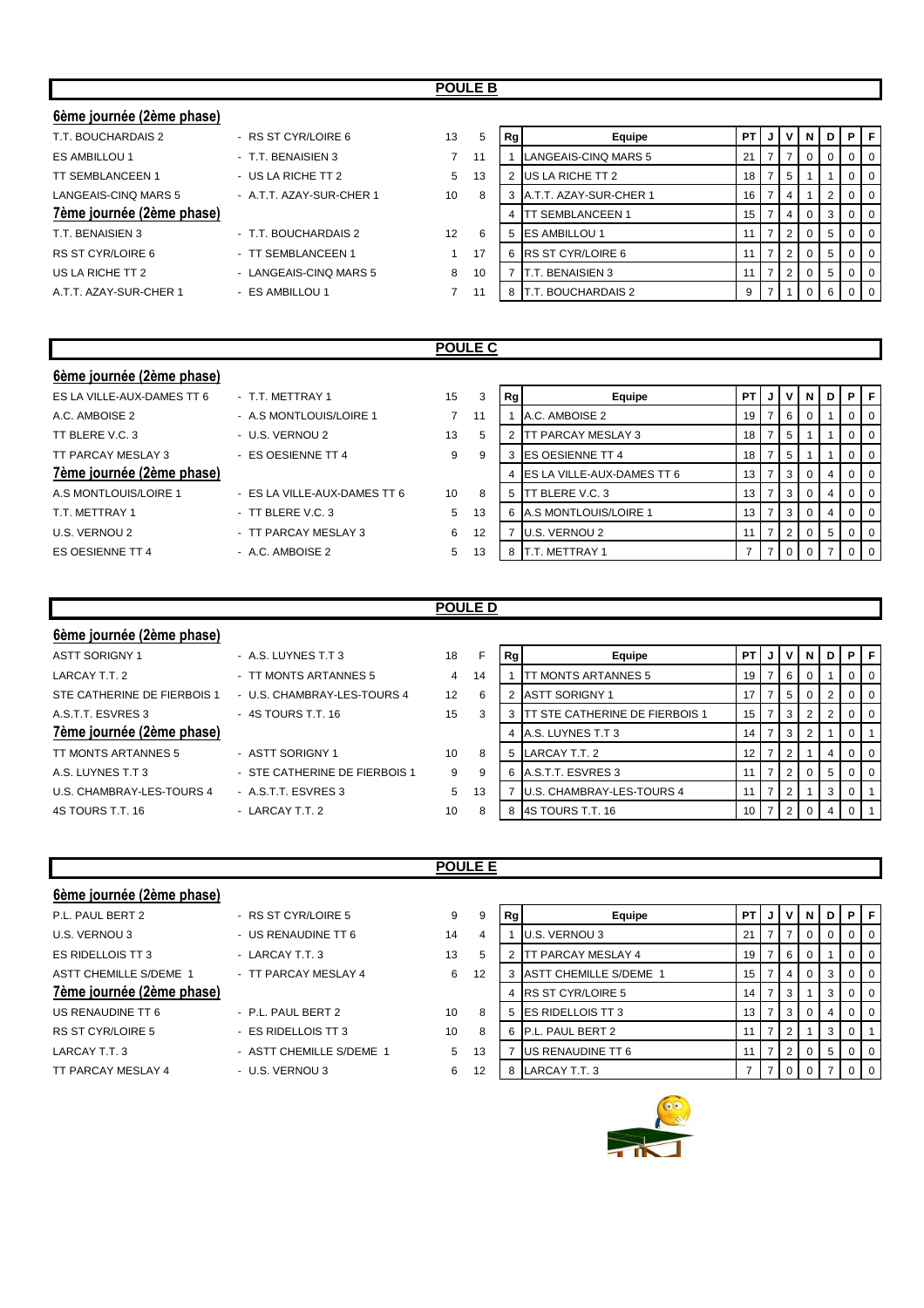### **POULE F**

| 6ème journée (2ème phase)    |                                |                 |    |     |                                     |                 |                  |                |   |   |                |     |
|------------------------------|--------------------------------|-----------------|----|-----|-------------------------------------|-----------------|------------------|----------------|---|---|----------------|-----|
| T.T. BENAISIEN 2             | - A.T.T.ST ANTOINE DU ROCHER 1 | 8               | 10 | Rgl | Equipe                              | PT I            | JI               | v              | N | D | PIF            |     |
| <b>TT CHINONAIS 4</b>        | - ST MICHEL T.T. 1             | 18              | F  |     | <b>AS SAVONNIERES TT 1</b>          | 19 <sup>1</sup> | -7 I             | 6              | 0 |   |                | - 0 |
| A.S. LUYNES T.T 4            | - ES OESIENNE TT 5             | 13              | 5  |     | T ST GENOUPH 4                      |                 | $16 \mid 7 \mid$ | $\overline{4}$ |   | 2 | 0 <sub>0</sub> |     |
| TT ST GENOUPH 4              | - AS SAVONNIERES TT 1          | 12              | 6  |     | <b>A.T.T.ST ANTOINE DU ROCHER 1</b> | 16 <sup>1</sup> |                  | 4              |   | 2 |                | I 0 |
| 7ème journée (2ème phase)    |                                |                 |    |     | 4 A.S. LUYNES T.T 4                 | 14              |                  | 3              |   | 3 |                | 0   |
| ST MICHEL T.T. 1             | - T.T. BENAISIEN 2             | 10              | 8  | 5   | CHINONAIS 4                         | 14              | 7 <sup>1</sup>   | 3              |   | 3 | 0 <sub>0</sub> |     |
| A.T.T.ST ANTOINE DU ROCHER 1 | - A.S. LUYNES T.T 4            | 6               | 12 | 6   | <b>IT.T. BENAISIEN 2</b>            | 13 <sup>1</sup> |                  | 7 3            | 0 | 4 |                | - 0 |
| ES OESIENNE TT 5             | - TT ST GENOUPH 4              | 10 <sup>1</sup> | 8  |     | <b>IES OESIENNE TT 5</b>            | 10 <sup>°</sup> |                  |                |   | 5 | 0 <sup>1</sup> |     |
| AS SAVONNIERES TT 1          | - TT CHINONAIS 4               | 13              | 5  | 8   | <b>ST MICHEL T.T. 1</b>             | 9               |                  |                |   |   |                |     |

### **POULE G**

| 6ème journée (2ème phase)  |                              |    |    |    |                                    |                 |   |              |          |   |                |                  |
|----------------------------|------------------------------|----|----|----|------------------------------------|-----------------|---|--------------|----------|---|----------------|------------------|
| TTC du LOCHOIS 2           | $-$ TT BLERE V.C. 2          | 3  | 15 | Rg | Equipe                             | PT I            | J | $\mathsf{v}$ | N I      | D | P I            | E                |
| ST AVERTIN SPORTS TT 7     | - TT MONTS ARTANNES 3        | 9  | 9  |    | T BLERE V.C. 2                     | 18              |   | 5            |          |   | 0              | $\mathbf 0$      |
| STE MAURE TT 3             | - TT JOUE LES TOURS 8        | 10 | 8  |    | <b>IES LA VILLE-AUX-DAMES TT 5</b> | 18              |   | 5            |          |   |                | $\mathbf 0$      |
| ES LA VILLE-AUX-DAMES TT 5 | $-4S$ TOURS T.T. 15          | 14 | 4  |    | <b>IST AVERTIN SPORTS TT 7</b>     | 17              |   | 4            |          |   |                | $\overline{1}$ 0 |
| 7ème journée (2ème phase)  |                              |    |    |    | <b>4S TOURS T.T. 15</b>            | 14              |   | 3            |          | 3 |                | $\mathbf 0$      |
| TT MONTS ARTANNES 3        | - TTC du LOCHOIS 2           | 14 | 4  | 5. | <b>ISTE MAURE TT 3</b>             | 13              |   | 3            | $\Omega$ | 4 | $0$   0        |                  |
| TT BLERE V.C. 2            | - STE MAURE TT 3             | 10 | 8  |    | 6 TT JOUE LES TOURS 8              | 13              |   | 2            | 2        | 3 |                | $\Omega$         |
| TT JOUE LES TOURS 8        | - ES LA VILLE-AUX-DAMES TT 5 | 9  | 9  |    | <b>ITT MONTS ARTANNES 3</b>        | 12 <sup>2</sup> |   |              | 3        | 3 | 0 <sub>0</sub> |                  |
| 4S TOURS T.T. 15           | - ST AVERTIN SPORTS TT 7     | 10 | 8  | 8  | <b>ITTC du LOCHOIS 2</b>           | 6               |   |              |          |   |                |                  |
|                            |                              |    |    |    |                                    |                 |   |              |          |   |                |                  |

### **6ème journée (2ème phase)**

# BEAUJARDIN BCT 3 - A.P. ST SENOCH 1 7 1

ST AVERTIN SPORTS TT 6 FT MONTS ARTANNES 4 21 1 TT CORMERY-TRUYES 3 - US LA RICHE TT 3 15 C.P. VEIGNE 2 - AS VERETZ TT 4 15 3 3 C.P. VEIGNE 2 16 7 4 1 2 0 0

# **7ème journée (2ème phase)**

A.P. ST SENOCH 1 - TT CORMERY-TRUYES 3 7 1 US LA RICHE TT 3 - C.P. VEIGNE 2 8 1 AS VERETZ TT 4  $\overline{a}$  - ST AVERTIN SPORTS TT 6  $\overline{a}$  6 1

- 
- TT MONTS ARTANNES 4 BEAUJARDIN BCT 3 12
	-
	-
	-



| Rg | Equipe                  | PТ | J | ν | N        | D | Р        | F |
|----|-------------------------|----|---|---|----------|---|----------|---|
|    | TT CORMERY-TRUYES 3     | 21 | 7 | 7 | 0        | 0 | 0        | 0 |
| 2  | A.P. ST SENOCH 1        | 19 | 7 | 6 | 0        |   | 0        | 0 |
| 3  | C.P. VEIGNE 2           | 16 | 7 | 4 | 1        | 2 | 0        | 0 |
| 4  | TT MONTS ARTANNES 4     | 15 | 7 | 4 | 0        | 3 | 0        | 0 |
| 5  | US LA RICHE TT 3        | 13 | 7 | 3 | $\Omega$ | 4 | 0        | 0 |
| 6  | <b>BEAUJARDIN BCT 3</b> | 11 | 7 | 2 | 1        | 3 | $\Omega$ |   |
| 7  | ST AVERTIN SPORTS TT 6  | 9  | 7 | 1 | 0        | 6 | 0        | 0 |
| 8  | AS VERETZ TT 4          | 7  | 7 |   | ი        |   |          |   |



**POULE A**

| 6ème journée (2ème phase) |                       |   |    |    |                             |                 |   |                |   |   |         |                |
|---------------------------|-----------------------|---|----|----|-----------------------------|-----------------|---|----------------|---|---|---------|----------------|
| <b>ASTT SORIGNY 3</b>     | - A.S. FONDETTES 9    | 0 | 10 | Rg | Equipe                      | PT I            | J | ν              | N | D | PIF     |                |
| TT MONTS ARTANNES 6       | - A.S. LUYNES T.T.5   | 4 | 6  |    | <b>ITT CHINONAIS 5</b>      | 18 <sup>1</sup> |   | -5             |   |   | $0$   0 |                |
| STE MAURE TT 5            | - R.C. BALLAN 4       | 6 | 4  |    | A.S. LUYNES T.T 5           | 17              |   | -5             |   |   | 0       |                |
| <b>TT CHINONAIS 5</b>     | $-C.P.$ VEIGNE 3      | 4 | 6  | 3  | A.S. FONDETTES 9            | 17              |   | 4              | 2 |   |         | 0 <sup>1</sup> |
| 7ème journée (2ème phase) |                       |   |    | 4  | R.C. BALLAN 4               | 14 <sub>1</sub> |   | -3             | 2 |   | 0       |                |
| A.S. LUYNES T.T.5         | - ASTT SORIGNY 3      |   | 3  | 5  | <b>ITT MONTS ARTANNES 6</b> | 12 <sub>1</sub> |   | $\overline{2}$ |   | 4 | $01$ 0  |                |
| A.S. FONDETTES 9          | - STE MAURE TT 5      |   | 3  | 6  | C.P. VEIGNE 3               | 11              |   | 2              | 0 | 5 |         | $01$ 0         |
| R.C. BALLAN 4             | - TT CHINONAIS 5      | 5 | 5  |    | <b>ISTE MAURE TT 5</b>      | 11              |   | 2              |   | 3 | 0       |                |
| C.P. VEIGNE 3             | - TT MONTS ARTANNES 6 | 0 | 10 | 8  | <b>ASTT SORIGNY 3</b>       | 9               |   |                |   | 6 |         | 0 <sub>0</sub> |
|                           |                       |   |    |    |                             |                 |   |                |   |   |         |                |

# **POULE H**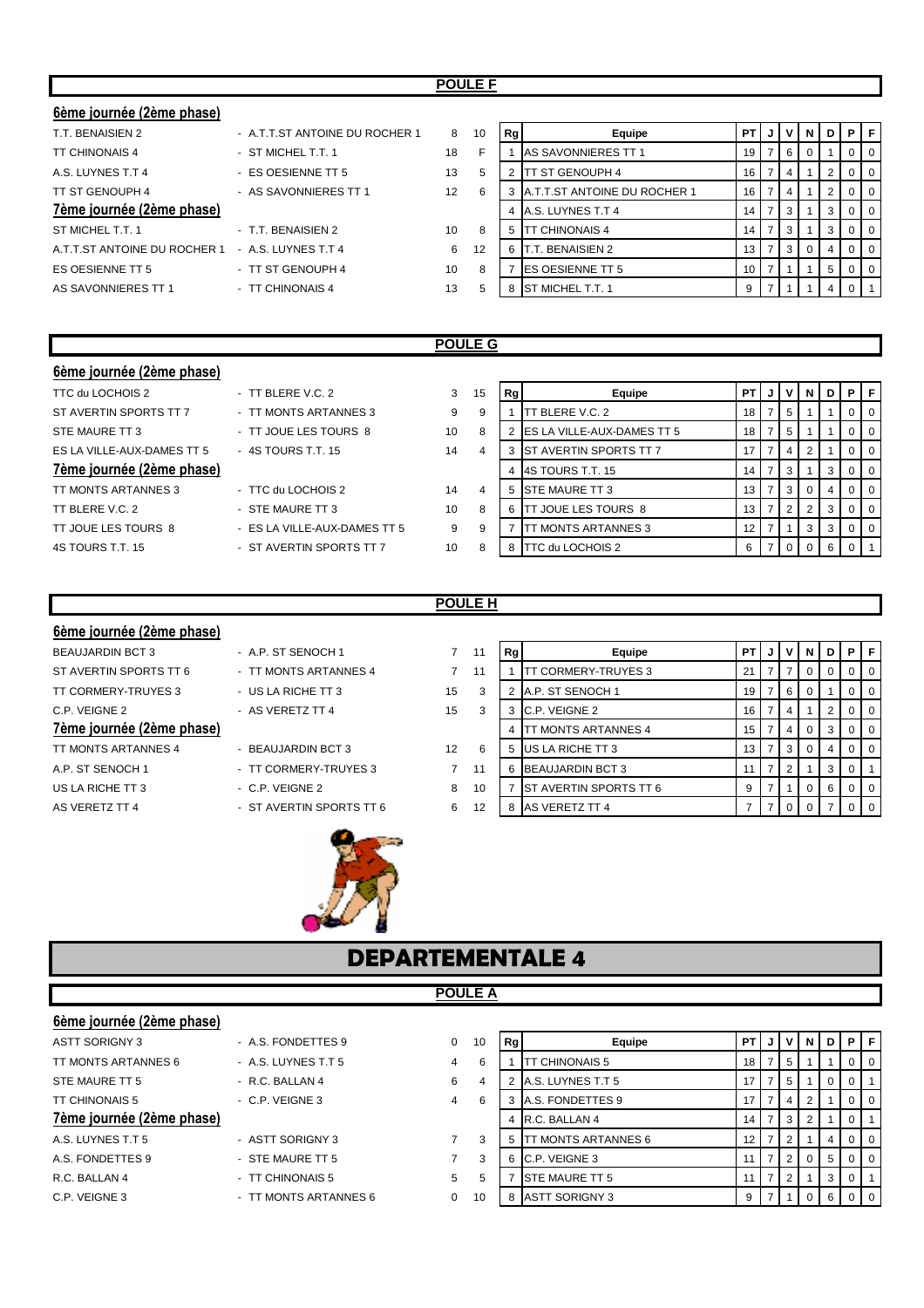### **POULE B**

| 6ème journée (2ème phase) |                        |   |                |    |                           |                 |   |                |   |                |                |    |
|---------------------------|------------------------|---|----------------|----|---------------------------|-----------------|---|----------------|---|----------------|----------------|----|
| TT PARCAY MESLAY 7        | - Exempt               |   |                | Rg | Equipe                    | PT I            | J | V I            | N | D I            | PIF            |    |
| AS VERETZ TT 5            | - ASTT CHEMILLE/DEME 2 | 5 | 5              |    | TT CASTELVALERIE 2        | 18 <sup>1</sup> | 6 | 6 I            |   | 0              | 0 <sub>1</sub> |    |
| TT SEMBLANCEEN 2          | - LARCAY T.T. 4        | 8 | 2              |    | TT SEMBLANCEEN 2          | 16 <sup>1</sup> | 6 | 5              |   |                | 0 <sub>0</sub> |    |
| TT CASTELVALERIE 2        | - ES OESIENNE TT 6     | 9 |                |    | LARCAY T.T. 4             | 14              | 6 | 4              |   | 2              | 0 <sup>1</sup> |    |
| 7ème journée (2ème phase) |                        |   |                |    | AS VERETZ TT 5            | 11 <sup>1</sup> | 6 | 2              |   | 3              | 0 <sup>1</sup> |    |
| ASTT CHEMILLE/DEME 2      | - TT PARCAY MESLAY 7   | 3 | $\overline{7}$ | 5  | <b>TT PARCAY MESLAY 7</b> | 10 <sup>1</sup> | 6 | 2 <sub>1</sub> |   | 4 <sup>1</sup> | 0 <sup>1</sup> |    |
| Exempt                    | - TT SEMBLANCEEN 2     |   |                |    | ASTT CHEMILLE/DEME 2      | 9               | 6 |                |   | 4 I            | 0 <sup>1</sup> |    |
| LARCAY T.T. 4             | - TT CASTELVALERIE 2   | 3 |                |    | <b>IES OESIENNE TT 6</b>  | 6               | 6 |                |   | 6              |                | ΙO |
| ES OESIENNE TT 6          | - AS VERETZ TT 5       | 4 | 6              |    |                           |                 |   |                |   |                |                |    |
|                           |                        |   |                |    |                           |                 |   |                |   |                |                |    |

### **POULE C**

## **6ème journée (2ème phase)**

| II LURMERY-IRUYES 4       | ►    |
|---------------------------|------|
| ST AVERTIN SPORTS TT 10   | - A  |
| A.P. ST SENOCH 2          | - T  |
| C.E.S. TOURS 3            | - T. |
| 7ème journée (2ème phase) |      |
| A.P. ABILLY 2             | - T  |
| <b>ES RIDELLOIS TT 4</b>  | - A  |
| TT JOUE LES TOURS 9       | C    |
| T.T. BOUCHARDAIS 4        | - S  |

| - ES RIDELLOIS TT 4       |
|---------------------------|
| - A.P. ABILLY 2           |
| TT JOUE LES TOURS 9       |
| T.T. BOUCHARDAIS 4        |
|                           |
| TT CORMERY-TRUYES 4       |
| A.P. ST SENOCH 2          |
| C.E.S. TOURS 3            |
| - ST AVERTIN SPORTS TT 10 |

| TT CORMERY-TRUYES 4       | - ES RIDELLOIS TT 4       | 4  | 6        | Rg | Equipe                         | PT I            |   | <b>N</b> | D | PIF |                |
|---------------------------|---------------------------|----|----------|----|--------------------------------|-----------------|---|----------|---|-----|----------------|
| ST AVERTIN SPORTS TT 10   | $-$ A.P. ABILLY 2         |    | 10       |    | <b>IES RIDELLOIS TT 4</b>      | 18 I            | 5 |          |   |     | $01$ 0         |
| A.P. ST SENOCH 2          | - TT JOUE LES TOURS 9     | 3  |          |    | <b>IT.T. BOUCHARDAIS 4</b>     | 18              | 5 |          |   |     | $\overline{0}$ |
| C.E.S. TOURS 3            | - T.T. BOUCHARDAIS 4      |    | 9        |    | <b>ITT CORMERY-TRUYES 4</b>    | 17 I            | 5 |          |   |     | $01$ 0         |
| 7ème journée (2ème phase) |                           |    |          |    | <b>ITT JOUE LES TOURS 9</b>    | 17 <sub>h</sub> | 5 |          |   |     | $01$ 0         |
| A.P. ABILLY 2             | - TT CORMERY-TRUYES 4     | 3  |          |    | 5 A.P. ST SENOCH 2             | 12 <sub>1</sub> |   |          | 4 |     | 0 <sub>0</sub> |
| ES RIDELLOIS TT 4         | - A.P. ST SENOCH 2        |    | 3        |    | <b>ST AVERTIN SPORTS TT 10</b> |                 |   |          |   |     |                |
| TT JOUE LES TOURS 9       | - C.E.S. TOURS 3          | 10 | $\Omega$ |    | A.P. ABILLY 2                  | 9               |   |          | 6 |     | $\overline{0}$ |
| T.T. BOUCHARDAIS 4        | - ST AVERTIN SPORTS TT 10 |    | 3        | 8  | C.E.S. TOURS 3                 | 9               |   |          |   |     | $01$ 0         |

### **POULE D**

# **6ème journée (2ème phase)** TT PARCAY MESLAY 6 - C.S. MEMBROLLAIS TT 3 4 6 **Rg** Equipe **PT J V N D P F** RS ST CYR/LOIRE 7 - A.S.P.T.T. TOURS 1 2 A.T.T.ST ANTOINE DU ROCHER 2 - U.S. VERNOU 5 5 ASTT CHEMILLE/DEME 3 - A.S.T.T. ESVRES 5 9 **7ème journée (2ème phase)** A.S.P.T.T. TOURS 1 - TT PARCAY MESLAY 6 3 C.S. MEMBROLLAIS TT 3 - A.T.T.ST ANTOINE DU ROCHER 2 10 U.S. VERNOU 5 - ASTT CHEMILLE/DEME 3 6 A.S.T.T. ESVRES 5 **8 A.S.T.T.** ESVRES 5 **6**

### **6ème journée (2ème phase)**

# TT MONTS ARTANNES 7 - A.P. ABILLY 3 3 A.S. FONDETTES 10 - TT JOUE LES TOURS 10 2 10 T.T. METTRAY 2 **AS SAVONNIERES TT 2** 5 <u>7ème journée (2ème phase)</u> A.P. ABILLY 3 - EP MARIGNY RILLY 1 2 A.P. ST SENOCH 3 - A.S. FONDETTES 10 0 TT JOUE LES TOURS 10 - T.T. METTRAY 2 4 AS SAVONNIERES TT 2 <sup>-</sup> TT MONTS ARTANNES 7 3

| EP MARIGNY RILLY 1  | - A.P. ST SENOCH 3     | 9  |
|---------------------|------------------------|----|
| TT MONTS ARTANNES 7 | - A.P. ABILLY 3        | 3  |
| A.S. FONDETTES 10   | - TT JOUE LES TOURS 10 | 10 |
|                     |                        |    |

- 
- 
- 
- 
- 

|    | Rg | Equipe               | PT | J | ν | N        | D        | Р        | F        |
|----|----|----------------------|----|---|---|----------|----------|----------|----------|
|    |    | A.S. FONDETTES 10    | 21 | 7 | 7 | $\Omega$ | $\Omega$ | 0        | $\Omega$ |
| 0  | 2  | EP MARIGNY RILLY 1   | 17 | 7 | 5 | $\Omega$ | 2        | $\Omega$ | $\Omega$ |
| 5  | 3  | TT MONTS ARTANNES 7  | 16 | 7 | 4 | 1        | 2        | $\Omega$ | 0        |
|    | 4  | A.P. ABILLY 3        | 15 | 7 | 4 | $\Omega$ | 3        | $\Omega$ | $\Omega$ |
| 8  | 5  | AS SAVONNIERES TT 2  | 14 | 7 | 3 | 1        | 3        | $\Omega$ | $\Omega$ |
| 10 | 6  | T.T. METTRAY 2       | 13 | 7 | 2 | 2        | 3        | $\Omega$ | $\Omega$ |
| 6  | 7  | TT JOUE LES TOURS 10 | 9  | 7 | 1 | $\Omega$ | 6        | $\Omega$ | $\Omega$ |
| 7  | 8  | A.P. ST SENOCH 3     | 7  | 7 | O | O        |          | ი        | U        |

| v | ۰.ч | ∟uup∈                        |    |   |                |          | ◡ |          |             |
|---|-----|------------------------------|----|---|----------------|----------|---|----------|-------------|
| 8 |     | C.S. MEMBROLLAIS TT 3        | 20 |   | 6              |          | 0 | 0        | 0           |
| 5 | 2   | TT PARCAY MESLAY 6           | 17 |   | 4              | 2        |   | 0        | 0           |
| 1 | 3   | A.S.P.T.T. TOURS 1           | 15 |   | 3              | 2        | 2 | 0        | $\mathbf 0$ |
|   | 4   | <b>ASTT CHEMILLE/DEME 3</b>  | 15 |   | 3              | 2        | 2 | 0        | $\mathbf 0$ |
| 7 | 5   | U.S. VERNOU 5                | 15 | 7 | 2              | 4        | 1 | $\Omega$ | $\Omega$    |
| 0 | 6   | A.S.T.T. ESVRES 5            | 13 |   | $\overline{2}$ | 2        | 3 | 0        | $\Omega$    |
| 4 |     | RS ST CYR/LOIRE 7            | 9  | 7 | 1              | $\Omega$ | 6 | 0        | $\Omega$    |
| 4 | 8   | A.T.T.ST ANTOINE DU ROCHER 2 | 8  |   | $\Omega$       |          | 6 | 0        | $\mathbf 0$ |

### **POULE E**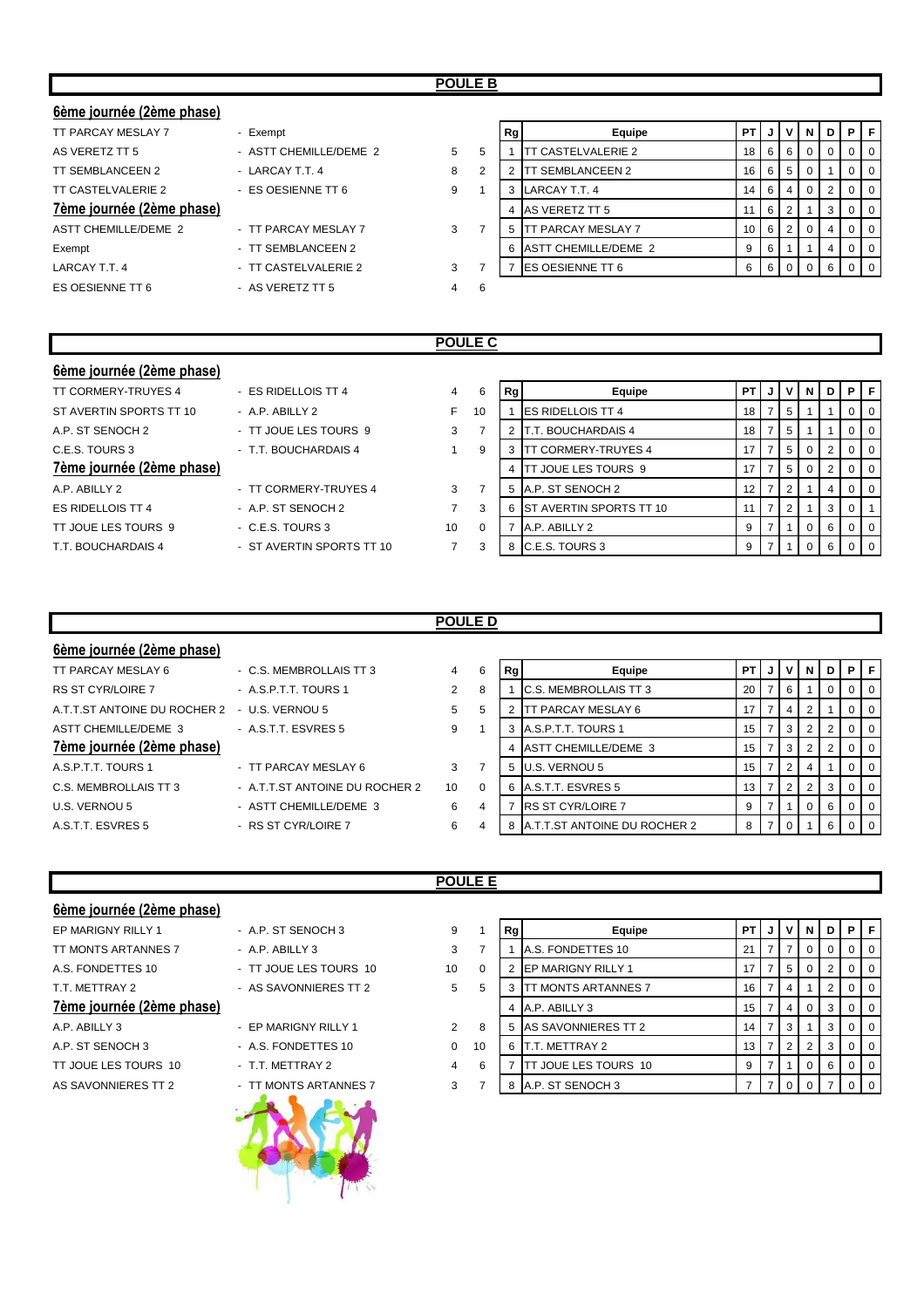| . . |  |
|-----|--|
|     |  |

| 6ème journée (2ème phase)    |                                |                 |          |     |                                     |                 |   |    |                |   |                |                |
|------------------------------|--------------------------------|-----------------|----------|-----|-------------------------------------|-----------------|---|----|----------------|---|----------------|----------------|
| TT PARCAY MESLAY 5           | - ST AVERTIN SPORTS TT 8       | 8               | 2        | Rql | Equipe                              | PT I            | J |    | N              | D | P I            | E              |
| U.S. VERNOU 4                | - A.S.P.T.T. TOURS 2           | 2               | 8        |     | A.S MONTLOUIS/LOIRE 3               | 21              |   |    |                |   | $\overline{0}$ | $\overline{0}$ |
| A T.T.ST ANTOINE DU ROCHER 3 | - A.C. AMBOISE 4               | 6               | 4        |     | A.S.P.T.T. TOURS 2                  | 19              |   | -6 |                |   |                | $01$ 0         |
| A.S. MONTLOUIS/LOIRE 3       | - PPC MARTINOIS 2              | 10              | $\Omega$ |     | <b>ITT PARCAY MESLAY 5</b>          | 14              |   |    | 3              |   |                | $01$ 0         |
| 7ème journée (2ème phase)    |                                |                 |          | 4   | <b>IST AVERTIN SPORTS TT 8</b>      | 13 <sup>1</sup> |   |    |                |   | $\Omega$       | $\overline{0}$ |
| A S P T T TOURS 2            | - TT PARCAY MESLAY 5           | 8               | 2        | 5   | <b>PPC MARTINOIS 2</b>              | 13              |   | 3  |                |   |                | $01$ 0         |
| ST AVERTIN SPORTS TT 8       | - A.T.T.ST ANTOINE DU ROCHER 3 | 10 <sup>1</sup> |          | 6   | <b>U.S. VERNOU 4</b>                | 12              |   |    | -3             | 3 | $\Omega$       | $\overline{0}$ |
| A.C. AMBOISE 4               | - A.S MONTLOUIS/LOIRE 3        | $\Omega$        | 10       |     | <b>A.T.T.ST ANTOINE DU ROCHER 3</b> | 10 <sub>1</sub> |   |    |                |   |                |                |
| PPC MARTINOIS 2              | - U.S. VERNOU 4                | 8               |          | 8   | A.C. AMBOISE 4                      | 9               |   |    | $\overline{2}$ |   |                | $01$ 0         |

# **POULE G**

| 6ème journée (2ème phase) |                             |   |    |    |                            |           |                |                |             |          |                |
|---------------------------|-----------------------------|---|----|----|----------------------------|-----------|----------------|----------------|-------------|----------|----------------|
| <b>ASTT SORIGNY 2</b>     | - STE MAURE TT 4            | 8 |    | Rg | Equipe                     | <b>PT</b> | v              |                | <b>NIDI</b> | P        | . F            |
| U.S.E. AVOINE-BEAUMONT 2  | - ES RIDELLOIS TT 5         | 9 |    |    | <b>ASTT SORIGNY 2</b>      | 20        | 6              |                |             |          | $\overline{0}$ |
| U.S. CHAMBRAY-LES-TOURS 5 | - R.C. BALLAN 5             | 4 | 6  |    | LANGEAIS-CINQ MARS 6       | 19 I      | 6              | 0              |             | 0        | - 0            |
| LANGEAIS-CINQ MARS 6      | - T.T. BOUCHARDAIS 3        | 8 | 2  | 3  | U.S.E. AVOINE-BEAUMONT 2   |           | 4              |                |             | 0        | $\overline{0}$ |
| 7ème journée (2ème phase) |                             |   |    | 4  | R.C. BALLAN 5              | 15        | $\overline{4}$ | $\Omega$       | 3           | $\Omega$ | $\Omega$       |
| <b>ES RIDELLOIS TT 5</b>  | - ASTT SORIGNY 2            |   | -9 | 5  | <b>IT.T. BOUCHARDAIS 3</b> | 12        |                | 3 <sub>1</sub> | 3           | 0        | $\overline{0}$ |
| STE MAURE TT 4            | - U.S. CHAMBRAY-LES-TOURS 5 | 5 | 5  | 6  | U.S. CHAMBRAY-LES-TOURS 5  | 11        |                |                | 4           | 0        | $\overline{0}$ |
| R.C. BALLAN 5             | - LANGEAIS-CINQ MARS 6      | 3 |    |    | <b>STE MAURE TT 4</b>      |           |                | $\overline{2}$ |             | 0        | $\Omega$       |
| T.T. BOUCHARDAIS 3        | - U.S.E. AVOINE-BEAUMONT 2  | 5 |    | 8  | <b>IES RIDELLOIS TT 5</b>  |           |                |                |             |          |                |
|                           |                             |   |    |    |                            |           |                |                |             |          |                |

# **6ème journée (2ème phase)**

| <b>FS OFSIENNE TT 7</b>   |
|---------------------------|
| U.S. VERNOU 6             |
| ST AVERTIN SPORTS TT 9    |
| US RENAUDINE TT 8         |
| 7ème journée (2ème phase) |
| A.S MONTLOUIS/LOIRE 2     |
| A C. AMBOISE 6            |
| US LA RICHE TT 4          |
| ATT AZAY/CHER 3           |

# **POULE H**

**POULE I**

| - A C AMBOISE 6          | 2 |
|--------------------------|---|
| - A.S MONTLOUIS/LOIRE 2  | 6 |
| - US LA RICHE TT 4       | 6 |
| - ATT AZAY/CHER 3        |   |
|                          |   |
| - FS OFSIENNE TT 7       |   |
| - ST AVERTIN SPORTS TT 9 | Δ |
| - US RENAUDINE TT 8      | 4 |
| - U.S. VERNOU 6          | 5 |
|                          |   |

| ES OESIENNE TT 7          | - A.C. AMBOISE 6         | $\overline{2}$ | 8 | Rg | Equipe                   | PT I            | J |    | N        | D | PIF       |                  |
|---------------------------|--------------------------|----------------|---|----|--------------------------|-----------------|---|----|----------|---|-----------|------------------|
| U.S. VERNOU 6             | - A.S MONTLOUIS/LOIRE 2  | 6              | 4 |    | A.S MONTLOUIS/LOIRE 2    | 19              |   |    |          |   |           | $\overline{1}$ 0 |
| ST AVERTIN SPORTS TT 9    | - US LA RICHE TT 4       | 6              | 4 |    | 2 U.S. VERNOU 6          | 18 I            |   |    |          |   |           | $\overline{1}$ 0 |
| US RENAUDINE TT 8         | - ATT AZAY/CHER 3        | 4              | 6 |    | 3 ATT AZAY/CHER 3        | 16 I            |   | -3 | 3        |   |           | 0 <sub>0</sub>   |
| 7ème journée (2ème phase) |                          |                |   |    | 4 A.C. AMBOISE 6         | 13 I            |   | -3 | $\Omega$ |   |           | 0 <sub>0</sub>   |
| A.S MONTLOUIS/LOIRE 2     | - ES OESIENNE TT 7       |                | 3 |    | 5 ST AVERTIN SPORTS TT 9 | 13 I            |   |    |          |   |           | $0$   $0$        |
| A.C. AMBOISE 6            | - ST AVERTIN SPORTS TT 9 | 4              | 6 |    | 6 US RENAUDINE TT 8      | 12 <sub>1</sub> |   |    |          |   |           | $\overline{1}$ 0 |
| US LA RICHE TT 4          | - US RENAUDINE TT 8      | 4              | 6 |    | <b>IES OESIENNE TT 7</b> |                 |   | -2 | 0        | 5 | $0$   $0$ |                  |
| ATT AZAY/CHER 3           | - U.S. VERNOU 6          | 5              |   |    | 8 US LA RICHE TT 4       | 10 I            |   |    |          | 5 |           | 0 <sub>0</sub>   |

| 6ème journée (2ème phase) |  |  |
|---------------------------|--|--|
|                           |  |  |

| F.L. FAUL DEN I J          |
|----------------------------|
| ES LA VILLE-AUX-DAMES TT 7 |
| <b>BEAUJARDIN BCT 4</b>    |
| A.S.T.T. ESVRES 4          |
|                            |
| 7ème journée (2ème phase   |
| Exempt                     |
| U.S. CHAMBRAY-LES-TOURS 6  |

| P.L. PAUL BERT 3           | - U.S. CHAMBRAY-LES-TOURS 6  | 5               | 5 |
|----------------------------|------------------------------|-----------------|---|
| ES LA VILLE-AUX-DAMES TT 7 | - Exempt                     |                 |   |
| <b>BEAUJARDIN BCT 4</b>    | - A.C. AMBOISE 5             | 5               | 5 |
| A.S.T.T. ESVRES 4          | - LARCAY T.T. 5              | 8               | 2 |
| 7ème journée (2ème phase)  |                              |                 |   |
| Exempt                     | - P.L. PAUL BERT 3           |                 |   |
| U.S. CHAMBRAY-LES-TOURS 6  | - BEAUJARDIN BCT 4           | 3               | 7 |
| A.C. AMBOISE 5             | - A.S.T.T. ESVRES 4          | 10 <sup>1</sup> | C |
| LARCAY T.T. 5              | - ES LA VILLE-AUX-DAMES TT 7 | 3               | 7 |
|                            |                              |                 |   |



| $331119$ $1411199$ $1491119$ $1411999$ |                               |        |   |    |                              |                 |        |       |   |    |     |                  |
|----------------------------------------|-------------------------------|--------|---|----|------------------------------|-----------------|--------|-------|---|----|-----|------------------|
| P.L. PAUL BERT 3                       | - U.S. CHAMBRAY-LES-TOURS 6   | 5      | 5 | Rg | Equipe                       | PT.             |        | 1 V I | N | D. | PIF |                  |
| ES LA VILLE-AUX-DAMES TT 7             | - Exempt                      |        |   |    | <b>BEAUJARDIN BCT 4</b>      |                 | 6      | -5    |   |    |     | $\overline{0}$   |
| <b>BEAUJARDIN BCT 4</b>                | - A.C. AMBOISE 5              | 5      | 5 |    | A.C. AMBOISE 5               | 15              | 6      | -4    |   |    |     | $\overline{0}$   |
| A.S.T.T. ESVRES 4                      | - LARCAY T.T. 5               | 8      | 2 |    | 3 U.S. CHAMBRAY-LES-TOURS 6  | 15              |        | -4    |   |    |     |                  |
| 7ème journée (2ème phase)              |                               |        |   |    | 4 P.L. PAUL BERT 3           |                 | 13 6 1 | l 3   |   |    |     | $\overline{1}$ 0 |
| Exempt                                 | - P.L. PAUL BERT 3            |        |   |    | 5 ES LA VILLE-AUX-DAMES TT 7 | 10 <sup>1</sup> |        | 621   |   | 4  |     | $\overline{1}$ 0 |
| U.S. CHAMBRAY-LES-TOURS 6              | - BEAUJARDIN BCT 4            | 3      |   |    | 6 A.S.T.T. ESVRES 4          | 8               |        |       | 0 | 5  |     | $\overline{0}$   |
| A.C. AMBOISE 5                         | - A.S.T.T. ESVRES 4           | 10     |   |    | LARCAY T.T. 5                | 6               |        |       |   |    |     |                  |
| 1.0001V T T E                          | $FCH$ A VILLE ALIV DAME CTT 7 | $\sim$ |   |    |                              |                 |        |       |   |    |     |                  |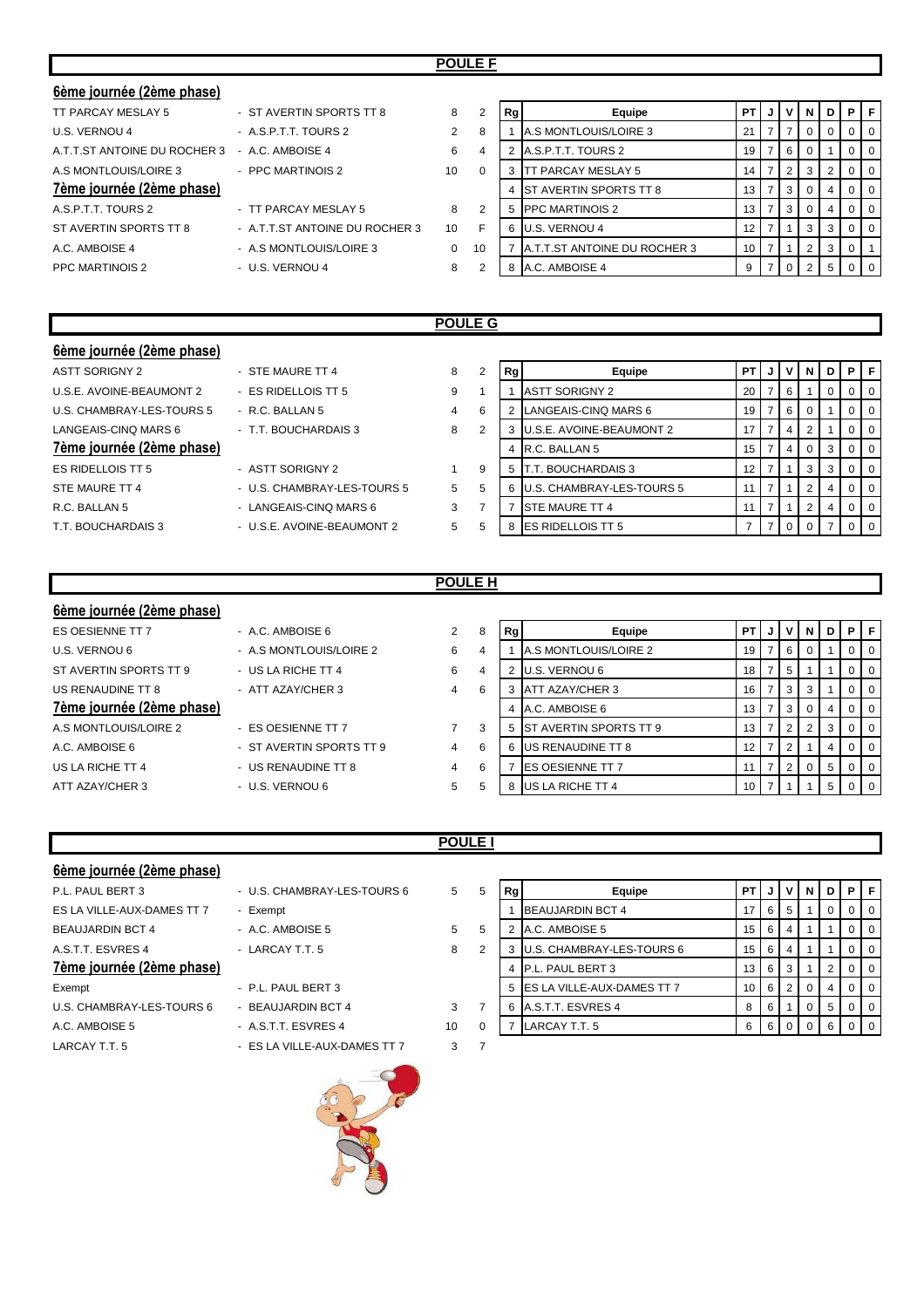# **DEPARTEMENTALE 5**

## **POULE Unique**

## **6ème journée (2ème phase)**

| AS VERETZ TT 6              |
|-----------------------------|
| ES LA VILLE-AUX-DAMES TT 8  |
| C P VEIGNE 4                |
| STE CATHERINE DE FIERBOIS 2 |
| <b>LANGEAIS-CINO MARS 7</b> |
|                             |
| 7ème journée (2ème phase)   |
| <b>PPC MARTINOIS 3</b>      |
| <b>ASTT CHEMILLE/DEME 4</b> |
| US LA RICHE TT 5            |

| AS VERETZ TT 6              | - US LA RICHE TT 5            | 6              |
|-----------------------------|-------------------------------|----------------|
| ES LA VILLE-AUX-DAMES TT 8  | - PPC MARTINOIS 3             | $\Omega$       |
| C.P. VEIGNE 4               | - ASTT CHEMILLE/DEME 4        | 9              |
| STE CATHERINE DE FIERBOIS 2 | - P.L. PAUL BERT 4            | $\overline{7}$ |
| LANGEAIS-CINQ MARS 7        | - T.T. BENAISIEN 4            | 4              |
| 7ème journée (2ème phase)   |                               |                |
| <b>PPC MARTINOIS 3</b>      | - AS VERETZ TT 6              | 8              |
| ASTT CHEMILLE/DEME 4        | - ES LA VILLE-AUX-DAMES TT 8  | 3              |
| US LA RICHE TT 5            | - STE CATHERINE DE FIERBOIS 2 | 8              |
| P.L. PAUL BERT 4            | - LANGEAIS-CINO MARS 7        | 3              |
| T.T. BENAISIEN 4            | $-$ C.P. VEIGNE 4             | 9              |

| PIF            | D | N |    | JI         | PT I            | Equipe                              | Rg | 4  | 6        | - US LA RICHE TT 5            | AS VERETZ TT 6                      |
|----------------|---|---|----|------------|-----------------|-------------------------------------|----|----|----------|-------------------------------|-------------------------------------|
| $01$ 0         |   |   |    |            | 21              | <b>T.T. BENAISIEN 4</b>             |    | 10 | $\Omega$ | - PPC MARTINOIS 3             | ES LA VILLE-AUX-DAMES TT 8          |
| $0$   0        |   |   | -6 | $19$   $7$ |                 | 2 PPC MARTINOIS 3                   |    |    | 9        | - ASTT CHEMILLE/DEME 4        | C.P. VEIGNE 4                       |
| $0$   0        |   |   | -5 |            | 18 <sup>1</sup> | LANGEAIS-CINQ MARS 7                |    | 3  | 7        | - P.L. PAUL BERT 4            | STE CATHERINE DE FIERBOIS 2         |
| 0 0            |   |   |    |            | 15 <sub>1</sub> | US LA RICHE TT 5                    |    | 6  | 4        | - T.T. BENAISIEN 4            | LANGEAIS-CINQ MARS 7                |
| $01$ 0         | 3 | 0 | 4  |            | $-151$          | <b>ISTE CATHERINE DE FIERBOIS 2</b> |    |    |          |                               | 7ème journée (2ème phase)           |
| $0$   0        | 3 |   | 3  |            | 14 I            | AS VERETZ TT 6                      | 6. | 2  | 8        | - AS VERETZ TT 6              |                                     |
| $01$ 0         | 5 |   |    |            |                 | P.L. PAUL BERT 4                    |    |    | 3        | - ES LA VILLE-AUX-DAMES TT 8  | <b>ASTT CHEMILLE/DEME 4</b>         |
| $01$ 0         | 5 |   |    |            |                 | C.P. VEIGNE 4                       |    | 2  | 8        | - STE CATHERINE DE FIERBOIS 2 | US LA RICHE TT 5                    |
| 0 <sup>1</sup> | 6 |   |    |            |                 | <b>ES LA VILLE-AUX-DAMES TT 8</b>   |    |    | 3        | - LANGEAIS-CINQ MARS 7        | P.L. PAUL BERT 4                    |
| $0$   0        |   |   |    |            |                 | 10 ASTT CHEMILLE/DEME 4             |    |    | 9        | $-$ C.P. VEIGNE 4             |                                     |
|                |   |   |    |            |                 |                                     |    |    |          |                               | PPC MARTINOIS 3<br>T.T. BENAISIEN 4 |



# **DEPARTEMENTALE 1 FEMININE**

|                                |                                  | <b>POULE Unique</b> |     |    |                                       |                |   |   |     |   |                |                |
|--------------------------------|----------------------------------|---------------------|-----|----|---------------------------------------|----------------|---|---|-----|---|----------------|----------------|
| 6ème journée (2ème phase)      |                                  |                     |     |    |                                       |                |   |   |     |   |                |                |
| <b>BEAUJARDIN BCT 1</b>        | - TT JOUE LES TOURS 4            | 0                   | 10  | Rg | Equipe                                | PT I           | J |   | - N | D | P.             | F              |
| Ent VILLE AUX DAMES / VEIGNE 1 | - Exempt                         |                     |     |    | <b>Ent VILLE AUX DAMES / VEIGNE 1</b> | 11             |   | 3 |     |   | $\overline{0}$ | $\overline{0}$ |
| ES VILLE AUX DAMES TT 2        | - Exempt                         |                     |     |    | <b>ITT JOUE LES TOURS 4</b>           | 11             | 4 | 3 |     |   | $\overline{0}$ | $\mathbf 0$    |
| ATT LANGEAIS-CINQ MARS 1       | - Exempt                         |                     |     | 3  | <b>BEAUJARDIN BCT 1</b>               | 8              |   |   |     |   | $\overline{0}$ | $\mathbf 0$    |
|                                |                                  |                     |     | 4  | <b>ATT LANGEAIS-CINQ MARS 1</b>       | $\overline{2}$ | 3 | 0 |     | 2 | $\Omega$       |                |
| 7ème journée (2ème phase)      |                                  |                     |     | 5  | <b>ES VILLE AUX DAMES TT 2</b>        |                | 3 |   |     |   | $\Omega$       | 2              |
| Exempt                         | - BEAUJARDIN BCT 1               |                     |     |    |                                       |                |   |   |     |   |                |                |
| TT JOUE LES TOURS 4            | - ES VILLE AUX DAMES TT 2        | 10 <sup>1</sup>     | - F |    | $\sqrt{2}$                            |                |   |   |     |   |                |                |
| Exempt                         | - ATT LANGEAIS-CINQ MARS 1       |                     |     |    |                                       |                |   |   |     |   |                |                |
| Exempt                         | - Ent VILLE AUX DAMES / VEIGNE 1 |                     |     |    |                                       |                |   |   |     |   |                |                |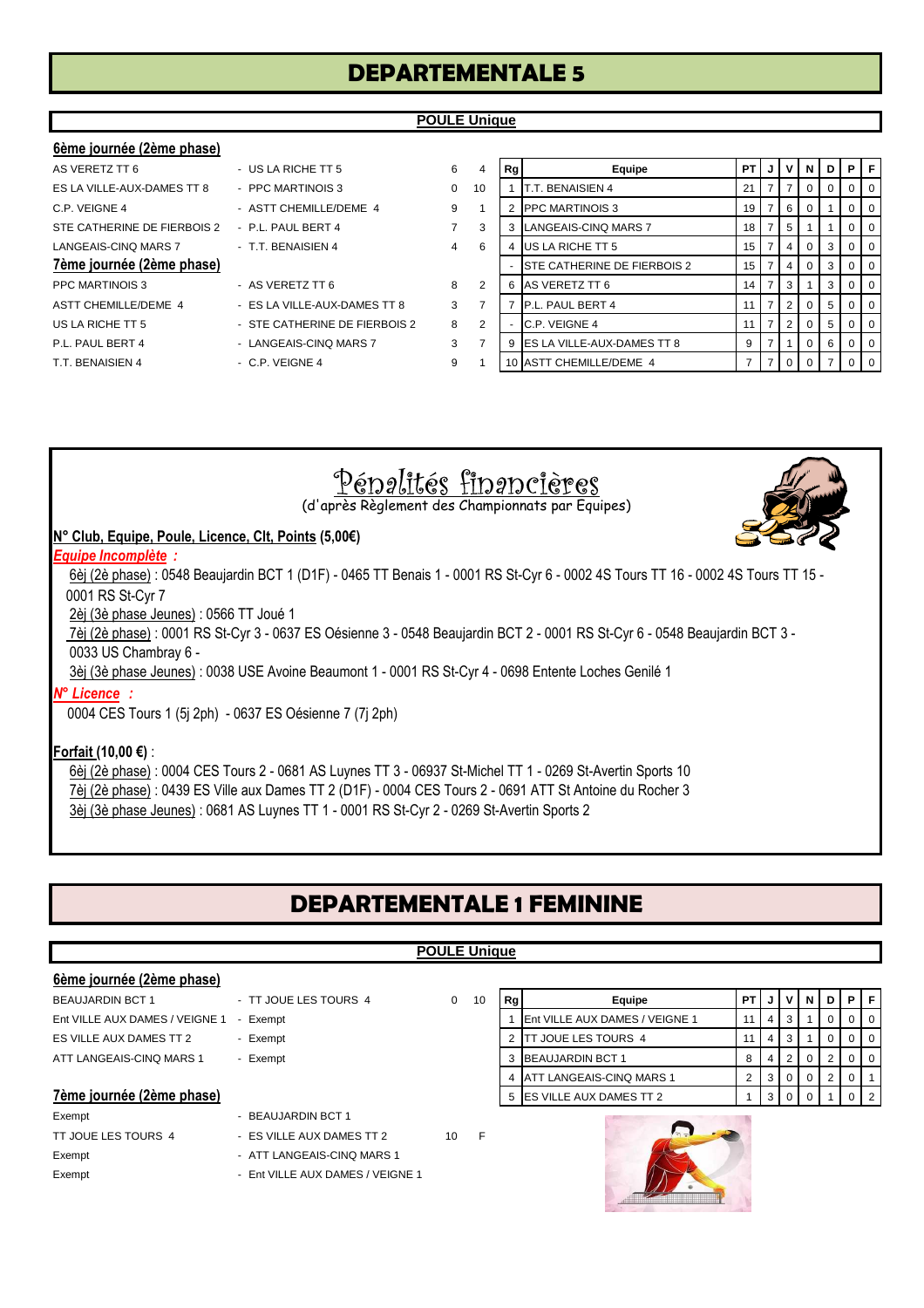# **EQUIPES JEUNES**

|                           |                             | <b>Poule A</b>      |                                              |                                                                                           |
|---------------------------|-----------------------------|---------------------|----------------------------------------------|-------------------------------------------------------------------------------------------|
|                           |                             |                     |                                              |                                                                                           |
| 3ème journée (3ème phase) |                             |                     | Rg<br>Equipe                                 | PT<br>V<br>P<br>-F<br>N<br>D<br>J                                                         |
| TT JOUE LES TOURS 1       | - A.S MONTLOUIS/LOIRE 1     | $\overline{7}$<br>9 | <b>TT MONTS ARTANNES 1</b><br>$\mathbf{1}$   | $\overline{7}$<br>3<br>$\overline{2}$<br>$\mathbf 0$<br>$\mathbf 0$<br>$\Omega$           |
| TT MONTS ARTANNES 1       | - TT CHINONAIS 1            | 9<br>$\overline{7}$ | <b>TT JOUE LES TOURS 1</b><br>$\overline{2}$ | $\overline{7}$<br>3<br>$\overline{2}$<br>0<br>$\overline{0}$<br>0<br>1                    |
|                           |                             |                     | 3<br><b>TT CHINONAIS 1</b>                   | 3<br>6<br>0<br>$\overline{0}$<br>1<br>1<br>1                                              |
|                           |                             |                     | A.S MONTLOUIS/LOIRE 1<br>$\overline{4}$      | 3<br>$\overline{2}$<br>$\overline{0}$<br>$\overline{4}$<br>$\mathbf 0$<br>0               |
|                           |                             |                     |                                              |                                                                                           |
|                           |                             | <b>Poule B</b>      |                                              |                                                                                           |
|                           |                             |                     |                                              |                                                                                           |
|                           |                             |                     |                                              |                                                                                           |
| 3ème journée (3ème phase) |                             |                     | Rg<br>Equipe                                 | PT<br>V<br>P<br>-F<br>Ν<br>D<br>J                                                         |
| TT JOUE LES TOURS 2       | - RS ST CYR/LOIRE 1         | 10<br>6             | RS ST CYR/LOIRE 1<br>$\mathbf{1}$            | 3<br>9<br>3<br>0<br>$\mathbf 0$<br>$\mathbf 0$<br>0                                       |
| RS ST CYR/LOIRE 3         | - U.S.E. AVOINE-BEAUMONT 1  | 5<br>11             | <b>TT JOUE LES TOURS 2</b><br>$\overline{2}$ | $\overline{2}$<br>$\overline{7}$<br>3<br>$\mathbf 0$<br>0<br>$\mathbf 0$                  |
|                           |                             |                     | RS ST CYR/LOIRE 3<br>3                       | $\sqrt{5}$<br>3<br>$\overline{c}$<br>0<br>$\overline{0}$<br>$\mathbf{1}$<br>0             |
|                           |                             |                     | U.S.E. AVOINE-BEAUMONT 1<br>$\overline{4}$   | 3<br>3<br>$\mathbf 0$<br>3<br>0<br>$\overline{0}$<br>0                                    |
|                           |                             |                     |                                              |                                                                                           |
|                           |                             | <b>Poule C</b>      |                                              |                                                                                           |
|                           |                             |                     |                                              |                                                                                           |
| 3ème journée (3ème phase) |                             |                     | Rg<br>Equipe                                 | PT<br>۷<br>N<br>D<br>P<br>F<br>J                                                          |
| TT CORMERY-TRUYES 1       | - RS ST CYR/LOIRE 2         | 16<br>F.            | 4S TOURS T.T. 1<br>$\mathbf{1}$              | 8<br>3<br>$\overline{2}$<br>0<br>0<br>$\overline{0}$<br>1                                 |
| 4S TOURS T.T. 1           | - U.S. CHAMBRAY-LES-TOURS 1 | 9<br>$\overline{7}$ | 2 U.S. CHAMBRAY-LES-TOURS 1                  | $\mathbf{3}$<br>5<br>$\mathbf{1}$<br>$\mathsf 0$<br>$\overline{c}$<br>0<br>$\overline{0}$ |
|                           |                             |                     | TT CORMERY-TRUYES 1<br>3                     | 3<br>5<br>$\mathbf{1}$<br>$\mathbf 0$<br>$\overline{2}$<br>0<br>$\mathbf 0$               |
|                           |                             |                     | $\overline{4}$<br>RS ST CYR/LOIRE 2          | 5<br>3<br>$\mathbf 0$<br>$\mathbf 0$                                                      |
|                           |                             |                     |                                              |                                                                                           |
|                           |                             | <b>Poule D</b>      |                                              |                                                                                           |
|                           |                             |                     |                                              |                                                                                           |
| 3ème journée (3ème phase) |                             |                     |                                              |                                                                                           |
|                           |                             |                     |                                              |                                                                                           |
|                           |                             |                     | Rg<br>Equipe                                 | PT<br>v<br>Ν<br>D<br>P<br>-F<br>J                                                         |
| TT JOUE LES TOURS 3       | - ES RIDELLOIS TT 1         | 11<br>5             | 4S TOURS T.T. 2<br>$\mathbf{1}$              | 3<br>8<br>$\overline{2}$<br>$\mathbf 0$<br>0<br>$\overline{0}$<br>1                       |
| ES VILLE AUX DAMES TT 1   | - 4S TOURS T.T. 2           | 6<br>10             | 2 TT JOUE LES TOURS 3                        | 6<br>$\mathbf{3}$<br>$\mathbf{1}$<br>0<br>$\mathbf{1}$<br>$\mathbf{1}$<br>$\overline{0}$  |
|                           |                             |                     | <b>ES RIDELLOIS TT 1</b><br>3                | 3<br>5<br>$\overline{2}$<br>$\mathbf{1}$<br>0<br>0<br>$\mathbf 0$                         |
|                           |                             |                     | ES VILLE AUX DAMES TT 1<br>$\overline{4}$    | 5<br>3<br>$\overline{2}$<br>$\mathbf 0$<br>$\mathbf 0$<br>0<br>1                          |
|                           |                             |                     |                                              |                                                                                           |
|                           |                             | <b>Poule E</b>      |                                              |                                                                                           |
|                           |                             |                     |                                              |                                                                                           |
| 3ème journée (3ème phase) |                             |                     | Rg<br>Equipe                                 | PT<br>V<br>N<br>D<br>P<br>F<br>J                                                          |
| US LA RICHE TT 1          | - A.S. FONDETTES 1          | 13<br>3             | ES OESIENNE TT 1<br>$\mathbf{1}$             | 9<br>3<br>3<br>0<br>$\mathbf 0$<br>0<br>0                                                 |
| TT MONTS ARTANNES 2       | - ES OESIENNE TT 1          | 5<br>11             | 2 A.S. FONDETTES 1                           | $\mathbf{3}$<br>$\overline{2}$<br>$\overline{7}$<br>0<br>0<br>$\overline{0}$<br>1         |
|                           |                             |                     | <b>TT MONTS ARTANNES 2</b><br>3              | 3<br>5<br>$\overline{c}$<br>0<br>$\mathbf{1}$<br>0<br>$\overline{0}$                      |
|                           |                             |                     | US LA RICHE TT 1<br>4                        | 3<br>3<br>3<br>0<br>$\mathbf 0$<br>$\mathbf 0$<br>$\mathbf 0$                             |
|                           |                             |                     |                                              |                                                                                           |
|                           |                             | <b>Poule F</b>      |                                              |                                                                                           |
|                           |                             |                     |                                              |                                                                                           |
| 3ème journée (3ème phase) |                             |                     | Rg<br>Equipe                                 | PT<br>V<br>N<br>D<br>P<br>F<br>J                                                          |
| 4S TOURS T.T. 3           | - US RENAUDINE TT 1         | 10<br>6             | 4S TOURS T.T. 3<br>$\mathbf{1}$              | 9<br>3<br>3<br>$\mathbf 0$<br>0<br>0<br>$\mathbf 0$                                       |
| RS ST CYR/LOIRE 4         | - A.C. AMBOISE 1            | 16<br>0             | A.C. AMBOISE 1<br>2                          | $\overline{7}$<br>3<br>$\overline{2}$<br>$\overline{0}$<br>0<br>0<br>1                    |
|                           |                             |                     | US RENAUDINE TT 1<br>3                       | 5<br>3<br>$\mathbf{1}$<br>2<br>0<br>$\overline{0}$<br>0                                   |
|                           |                             |                     | RS ST CYR/LOIRE 4<br>4                       | $\sqrt{2}$<br>3<br>$\mathbf 0$<br>$\overline{2}$<br>0<br>0                                |

The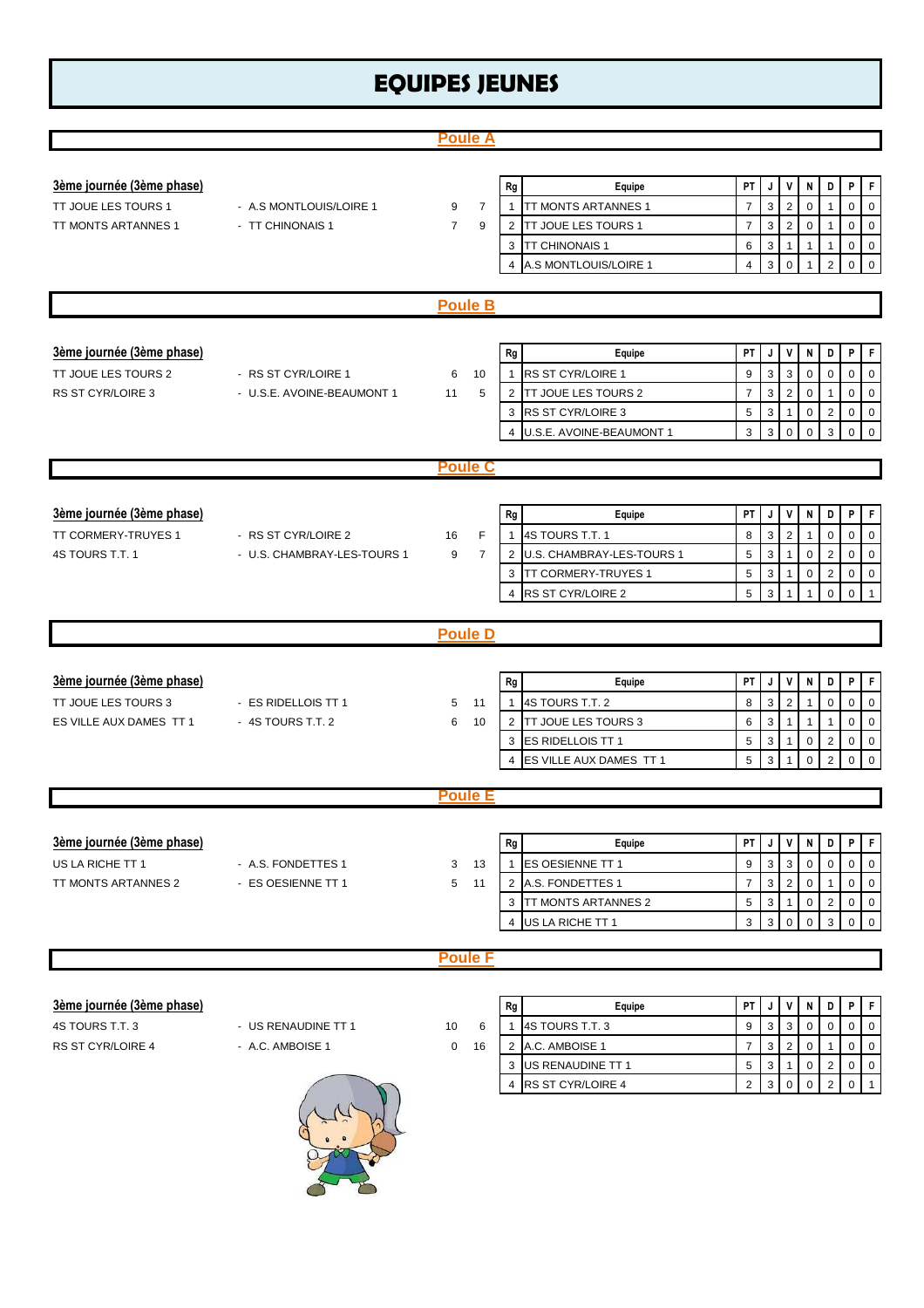|                           |                             | <b>Poule G</b>      |                |                                |                |                |                |                  |                |              |                |
|---------------------------|-----------------------------|---------------------|----------------|--------------------------------|----------------|----------------|----------------|------------------|----------------|--------------|----------------|
|                           |                             |                     |                |                                |                |                |                |                  |                |              |                |
| 3ème journée (3ème phase) |                             |                     | Rg             | Equipe                         | PT             | J              | V              | N                | D              | P            | F              |
| TT BLERE V.C. 1           | - TT CASTELVALERIE 1        | 15<br>$\mathbf{1}$  | $\mathbf{1}$   | TT BLERE V.C. 1                | 6              | $\overline{2}$ | $\overline{2}$ | $\mathbf 0$      | $\Omega$       | $\mathbf 0$  | $\mathbf 0$    |
| TT MONTS ARTANNES 3       | - ES OESIENNE TT 2          | 6<br>10             | $\overline{2}$ | <b>TT MONTS ARTANNES 3</b>     | 6              | $\sqrt{2}$     | $\overline{2}$ | $\mathbf 0$      | $\mathbf 0$    | $\mathbf 0$  | $\mathbf 0$    |
|                           |                             |                     | 3              | <b>TT CASTELVALERIE 1</b>      | 5              | 3              | $\overline{1}$ | $\mathbf 0$      | $\overline{2}$ | $\pmb{0}$    | $\mathbf 0$    |
|                           |                             |                     | $\overline{4}$ | ES OESIENNE TT 2               | 3              | 3              | $\mathbf 0$    | $\mathbf 0$      | 3              | $\mathbf 0$  | $\mathbf 0$    |
|                           |                             |                     |                |                                |                |                |                |                  |                |              |                |
|                           |                             | <b>Poule H</b>      |                |                                |                |                |                |                  |                |              |                |
|                           |                             |                     |                |                                |                |                |                |                  |                |              |                |
| 3ème journée (3ème phase) |                             |                     | Rg             | Equipe                         | PT             | J              | V              | N                | D              | P            | F              |
| LARCAY T.T. 1             | - TT PARCAY MESLAY 1        | 9<br>$\overline{7}$ | $\mathbf{1}$   | ST AVERTIN SPORTS TT 1         | 9              | 3              | 3              | $\mathbf 0$      | $\mathbf 0$    | $\mathbf 0$  | $\mathbf 0$    |
| ES VILLE AUX DAMES TT 2   | - ST AVERTIN SPORTS TT 1    | 3<br>13             |                | 2 TT PARCAY MESLAY 1           | $\overline{7}$ | $\mathbf{3}$   | $\overline{2}$ | $\mathbf 0$      | $\mathbf{1}$   | $\mathbf 0$  | $\mathbf 0$    |
|                           |                             |                     | 3              | <b>ES VILLE AUX DAMES TT 2</b> | 5              | 3              | $\overline{1}$ | $\boldsymbol{0}$ | $\sqrt{2}$     | $\pmb{0}$    | $\mathbf 0$    |
|                           |                             |                     | 4              | LARCAY T.T. 1                  | 3              | 3              | $\mathbf 0$    | $\Omega$         | 3              | $\mathbf 0$  | $\mathbf 0$    |
|                           |                             |                     |                |                                |                |                |                |                  |                |              |                |
|                           |                             | <b>Poule</b>        |                |                                |                |                |                |                  |                |              |                |
|                           |                             |                     |                |                                |                |                |                |                  |                |              |                |
| 3ème journée (3ème phase) |                             |                     | Rg             | Equipe                         | PT             | J              | V              | N                | D              | P            | F              |
| TT JOUE LES TOURS 5       | - TT JOUE LES TOURS 4       | 11<br>5             | $\mathbf{1}$   | TTC du LOCHOIS 1               | 9              | 3              | 3              | $\mathbf 0$      | $\mathbf 0$    | $\mathbf 0$  | $\mathbf 0$    |
| TTC du LOCHOIS 1          | - TT CHINONAIS 2            | 11<br>5             | $\overline{2}$ | TT JOUE LES TOURS 5            | $\overline{7}$ | $\mathbf{3}$   | $\overline{2}$ | $\mathbf 0$      | 1              | $\mathbf 0$  | $\mathbf 0$    |
|                           |                             |                     | 3              | <b>TT JOUE LES TOURS 4</b>     | 5              | 3              | $\mathbf{1}$   | $\mathbf 0$      | $\overline{2}$ | 0            | $\mathbf 0$    |
|                           |                             |                     | $\overline{4}$ | <b>TT CHINONAIS 2</b>          | 3              | 3              | $\mathbf 0$    | $\Omega$         | 3              | $\mathbf 0$  | $\mathbf 0$    |
|                           |                             |                     |                |                                |                |                |                |                  |                |              |                |
|                           |                             | <b>Poule J</b>      |                |                                |                |                |                |                  |                |              |                |
|                           |                             |                     |                |                                |                |                |                |                  |                |              |                |
| 3ème journée (3ème phase) |                             |                     | Rg             | Equipe                         | PT             | J              | V              | N                | D              | P            | F              |
| TT CORMERY-TRUYES 2       | - ST AVERTIN SPORTS TT 2    | F<br>16             | $\mathbf{1}$   | U.S. CHAMBRAY-LES-TOURS 2      | 9              | 3              | 3              | $\mathbf 0$      | $\mathbf 0$    | $\mathbf 0$  | $\mathsf 0$    |
| CS MEMBROLLAIS TT 1       | - U.S. CHAMBRAY-LES-TOURS 2 | $7^{\circ}$<br>11   |                | 2 TT CORMERY-TRUYES 2          | 5              | $\mathbf{3}$   | $\overline{1}$ | $\mathbf 0$      | $\overline{2}$ | 0            | $\mathbf 0$    |
|                           |                             |                     |                | 3 CS MEMBROLLAIS TT 1          | 5              | $\mathbf{3}$   | $\overline{1}$ | $\mathbf 0$      | $\overline{2}$ | $\mathbf 0$  | $\mathbf 0$    |
|                           |                             |                     | $\overline{4}$ | ST AVERTIN SPORTS TT 2         | $\overline{4}$ | 3              | $\overline{1}$ | $\Omega$         |                | $\Omega$     | $\mathbf{1}$   |
|                           |                             |                     |                |                                |                |                |                |                  |                |              |                |
|                           |                             | <b>Poule K</b>      |                |                                |                |                |                |                  |                |              |                |
|                           |                             |                     |                |                                |                |                |                |                  |                |              |                |
| 3ème journée (3ème phase) |                             |                     | Rg             | Equipe                         | PT             | $\mathbf{J}$   | V              | N                | D              | P            | F              |
| ATT LANGEAIS-CINQ MARS 1  | - A.S MONTLOUIS/LOIRE 2     | 6<br>10             | $\mathbf{1}$   | ATT LANGEAIS-CINQ MARS 1       | 8              | 3              | $\overline{2}$ | 1                | $\pmb{0}$      | $\mathbf 0$  | $\mathbf 0$    |
| A.S. FONDETTES 2          | - A.C. AMBOISE 2            | <b>NP</b>           | 2              | A.S. FONDETTES 2               | 5              | 2              | $\overline{1}$ | 1                | 0              | $\mathbf 0$  | $\mathbf 0$    |
|                           |                             |                     | 3              | A.C. AMBOISE 2                 | 4              | $\overline{c}$ | $\overline{1}$ | $\mathbf 0$      | 1              | 0            | $\mathbf 0$    |
|                           |                             |                     | 4              | A.S MONTLOUIS/LOIRE 2          | 3              | 3              | 0              | $\mathbf 0$      | 3              | 0            | $\overline{0}$ |
|                           |                             |                     |                |                                |                |                |                |                  |                |              |                |
|                           |                             | <b>Poule L</b>      |                |                                |                |                |                |                  |                |              |                |
|                           |                             |                     |                |                                |                |                |                |                  |                |              |                |
| 3ème journée (3ème phase) |                             |                     | Rg             | Equipe                         | PT             | J              | V              | N                | D              | P            | F              |
| 4S TOURS T.T. 4           | - RS ST CYR/LOIRE 5         | <b>NP</b>           | $\mathbf{1}$   | AS SAVONNIERES TT 1            | $\overline{7}$ | $\mathsf 3$    | $\overline{2}$ | $\mathbf 0$      | $\mathbf{1}$   | $\mathbf 0$  | $\mathbf 0$    |
| A.S. FONDETTES 3          | - AS SAVONNIERES TT 1       | 4 12                | $\overline{2}$ | 4S TOURS T.T. 4                | 6              | $\overline{2}$ | $\overline{2}$ | $\mathbf 0$      | $\mathbf 0$    | $\mathbf 0$  | $\mathbf 0$    |
|                           |                             |                     | 3              | RS ST CYR/LOIRE 5              | $\overline{4}$ | $\overline{2}$ | $\overline{1}$ | $\mathbf 0$      | 1              | $\mathbf 0$  | $\mathbf 0$    |
|                           |                             |                     | 4              | A.S. FONDETTES 3               | 3              | 3              | $\mathbf 0$    | $\mathbf 0$      | 3              | $\mathbf{0}$ | $\mathsf 0$    |
|                           |                             |                     |                |                                |                |                |                |                  |                |              |                |
|                           |                             | <b>Poule M</b>      |                |                                |                |                |                |                  |                |              |                |
|                           |                             |                     |                |                                |                |                |                |                  |                |              |                |
| 3ème journée (3ème phase) |                             |                     | Rg             | Equipe                         | PT             | J              | V              | N                | D              | P            | F              |
| ATT LANGEAIS-CINQ MARS 2  | - ES RIDELLOIS TT 2         | 14<br>2             | $\mathbf{1}$   | 4S TOURS T.T. 5                | 9              | $\mathbf{3}$   | 3              | $\mathbf 0$      | $\pmb{0}$      | $\pmb{0}$    | $\mathbf 0$    |
| 4S TOURS T.T. 5           | - A.S. LUYNES T.T 1         | 16<br>F             | 2              | ES RIDELLOIS TT 2              | $\overline{7}$ | $\mathsf 3$    | $\overline{2}$ | 0                | $\mathbf{1}$   | $\mathbf 0$  | $\mathbf 0$    |
|                           |                             |                     | 3              | A.S. LUYNES T.T 1              | 4              | 3              | $\overline{1}$ | 0                | 1              | 0            | $\overline{1}$ |
| in 1999.<br>Ngjarje       |                             |                     | $\overline{4}$ | ATT LANGEAIS-CINQ MARS 2       | 3              | 3              | $\mathbf 0$    | $\mathbf 0$      | 3              | $\pmb{0}$    | $\mathbf 0$    |
|                           |                             |                     |                |                                |                |                |                |                  |                |              |                |
|                           |                             |                     |                |                                |                |                |                |                  |                |              |                |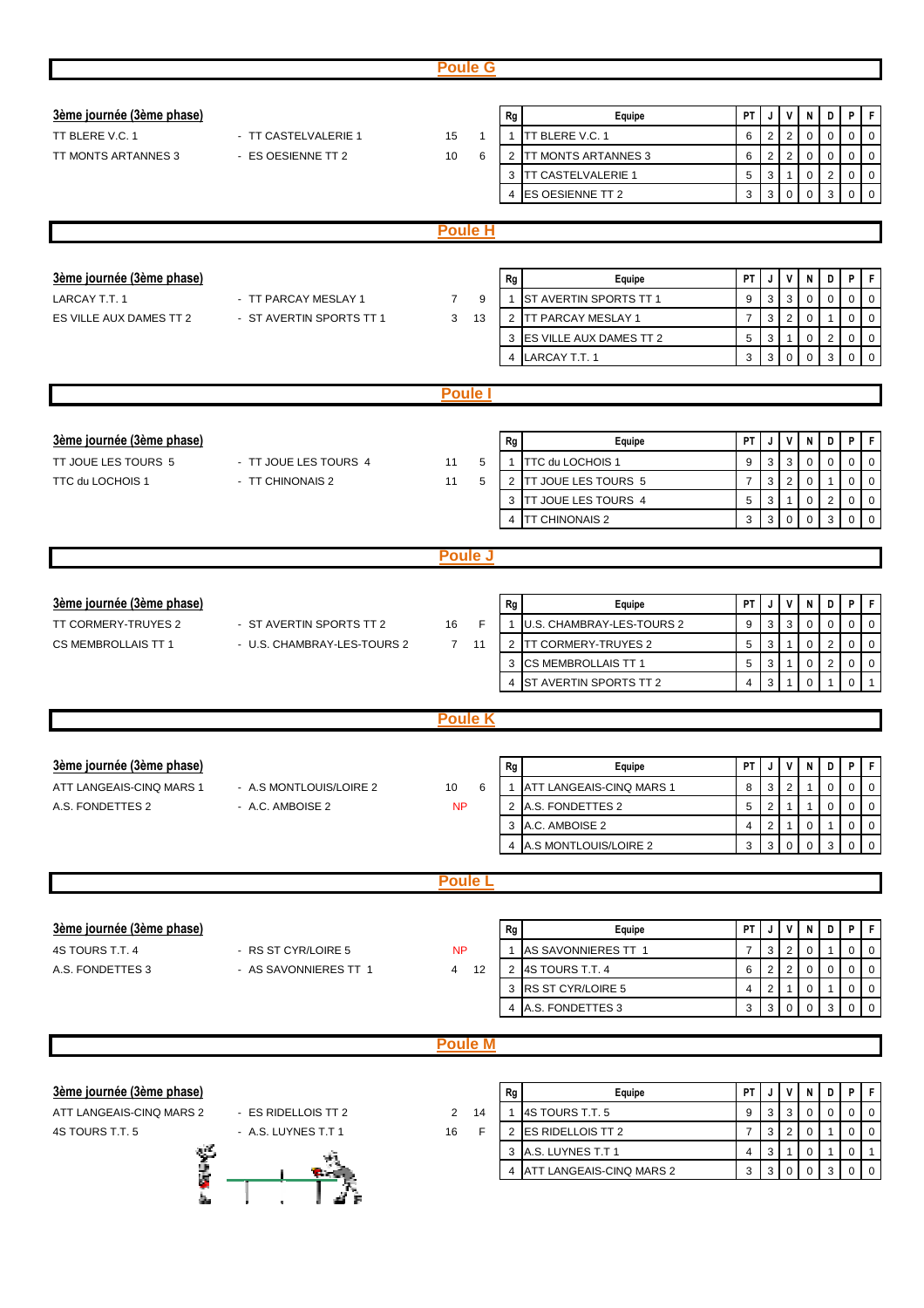|                           |                              | <b>Poule N</b> |    |                |                             |                |   |                |             |   |                |                |
|---------------------------|------------------------------|----------------|----|----------------|-----------------------------|----------------|---|----------------|-------------|---|----------------|----------------|
|                           |                              |                |    |                |                             |                |   |                |             |   |                |                |
| 3ème journée (3ème phase) |                              |                |    | Rg             | Equipe                      | PT             | J | V              | N           | D | P              | - F            |
| US LA RICHE TT 2          | - ST AVERTIN SPORT TT 3      | $\overline{7}$ | 9  |                | US LA RICHE TT 2            | $\overline{7}$ | 3 | $\overline{2}$ | 0           |   | 0              | $\overline{0}$ |
| ES VILLE AUX DAMES TT 3   | - Entente LOCHES / GENILLE 2 | 10             | 6  |                | 2 ST AVERTIN SPORT TT 3     | $\overline{7}$ | 3 | $\overline{2}$ | 0           |   | $\mathbf 0$    | $\mathbf 0$    |
|                           |                              |                |    |                | 3 ES VILLE AUX DAMES TT 3   | $\overline{7}$ | 3 | $\overline{2}$ | 0           |   | 0              | $\mathbf 0$    |
|                           |                              |                |    | $\overline{4}$ | Entente LOCHES / GENILLE 2  | 3              | 3 | $\mathbf 0$    | 0           | 3 | $\mathbf 0$    | $\overline{0}$ |
|                           |                              |                |    |                |                             |                |   |                |             |   |                |                |
|                           |                              | <b>Poule O</b> |    |                |                             |                |   |                |             |   |                |                |
|                           |                              |                |    |                |                             |                |   |                |             |   |                |                |
| 3ème journée (3ème phase) |                              |                |    | Rg             | Equipe                      | PT             | J | v              | N           | D | P              | l F            |
|                           |                              |                |    |                |                             |                |   |                |             |   |                |                |
| LARCAY T.T. 2             | - ASTT CHEMILLE/DEME 1       | 6              | 10 | $\mathbf{1}$   | <b>ASTT CHEMILLE/DEME 1</b> | $\overline{7}$ | 3 | $\overline{2}$ | $\mathbf 0$ | 1 | 0              | $\mathbf 0$    |
| ES VILLE AUX DAMES TT 4   | - TTC du LOCHOIS 3           | 3              | 13 |                | 2 ES VILLE AUX DAMES TT 4   | $\overline{7}$ | 3 | 2              | $\mathbf 0$ |   | $\mathbf 0$    | $\mathbf 0$    |
|                           |                              |                |    |                | 3 LARCAY T.T. 2             | 5              | 3 |                | $\Omega$    | 2 | 0              | $\mathbf 0$    |
|                           |                              |                |    | $\overline{4}$ | TTC du LOCHOIS 3            | $\overline{4}$ | 3 |                | $\mathbf 0$ | 1 | $\overline{0}$ | $\overline{1}$ |
|                           |                              |                |    |                |                             |                |   |                |             |   |                |                |
|                           |                              |                |    |                |                             |                |   |                |             |   |                |                |
|                           |                              |                |    |                |                             |                |   |                |             |   |                |                |
|                           |                              |                |    |                |                             |                |   |                |             |   |                |                |
|                           |                              |                |    |                |                             |                |   |                |             |   |                |                |

# **Assemblée Générale du Comité**

Samedi 22 juin 2019 Salle des Fêtes de Parçay-Meslay



S**uite aux multiples refus de participation aux matchs de classements**

**seuls les TITRES de D1-D2-D3 et D4 seront joués.**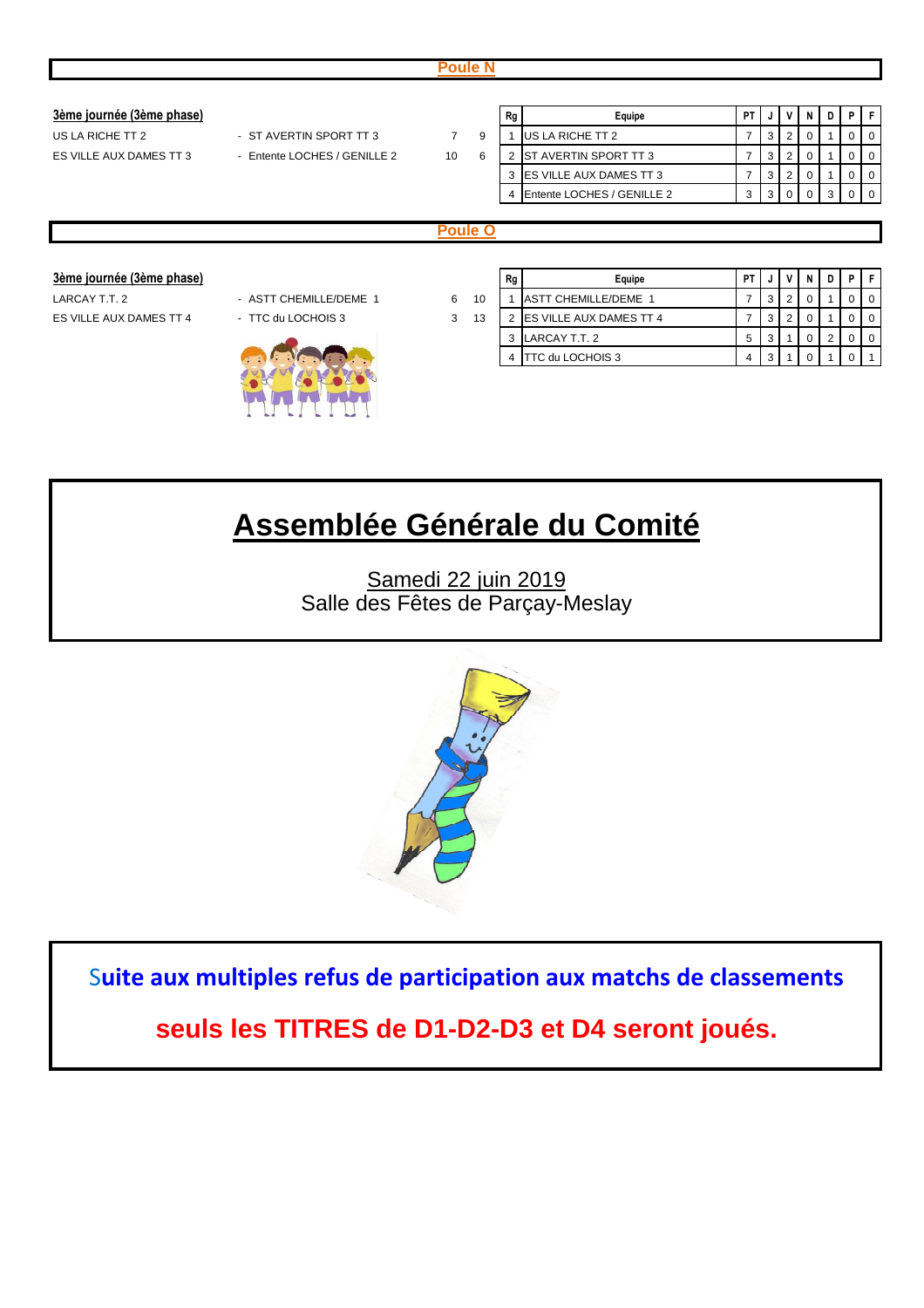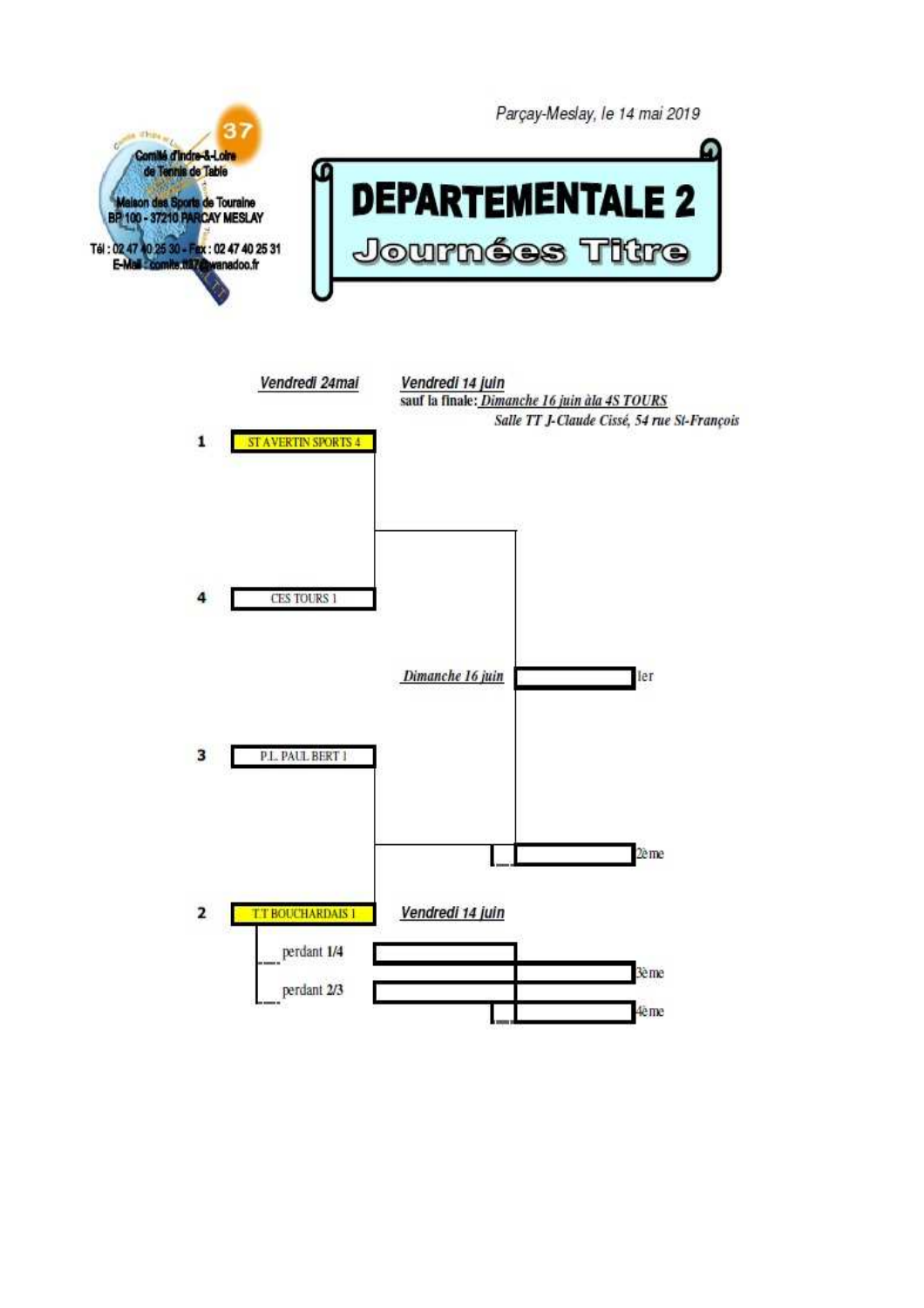